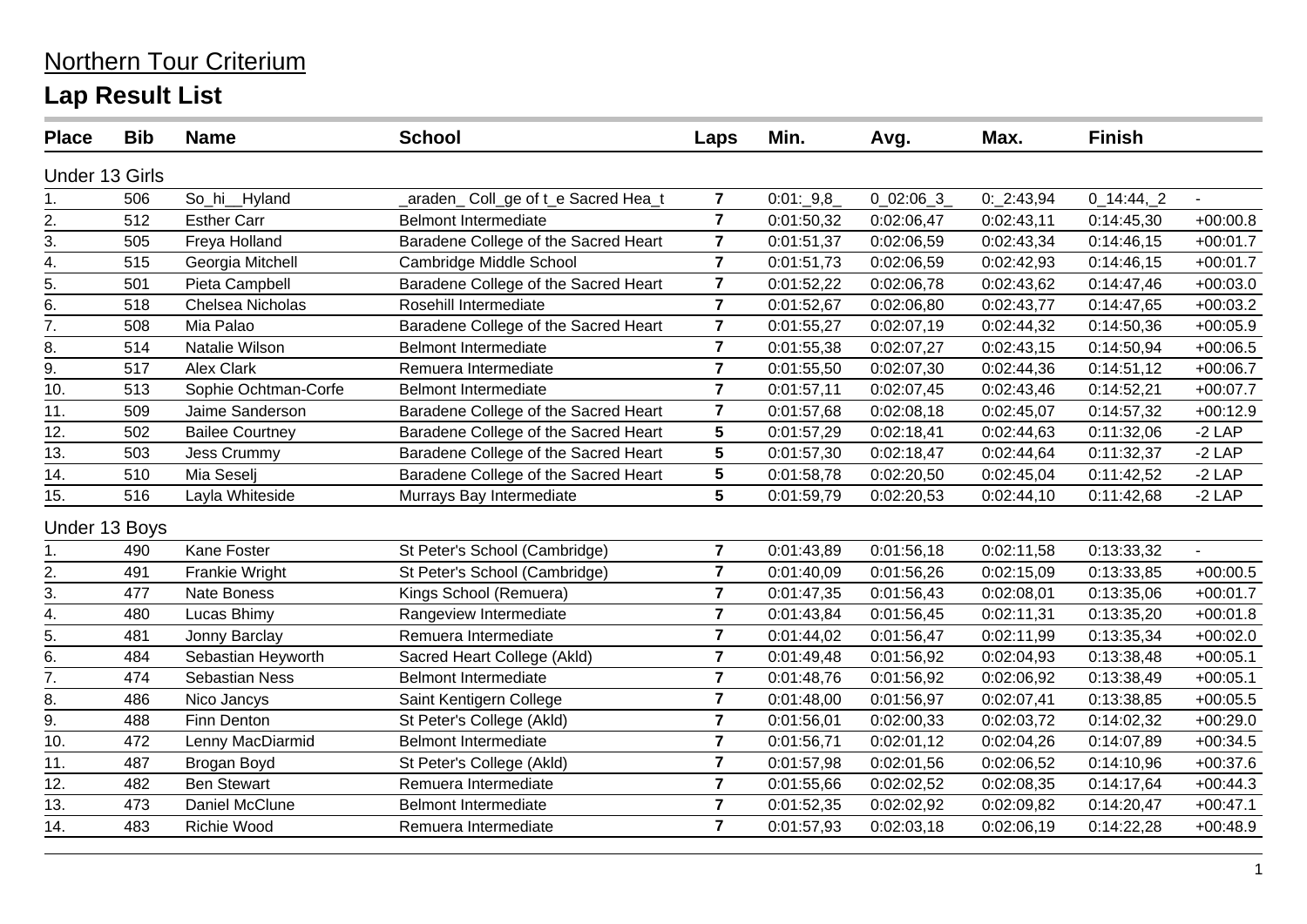#### 15. 489 Riley Sella St Peter's College (Akld) **7** 0:01:54,10 0:02:05,06 0:02:16,58 0:14:35,43 +01:02.1 16. 485 Jack Norden Sacred Heart College (Akld) **7** 0:01:56,89 0:02:08,26 0:02:17,31 0:14:57,87 +01:24.5 17. 471 Jack Gerken Belmont Intermediate **7** 0:01:56,77 0:02:08,34 0:02:17,38 0:14:58,41 +01:25.0 18. 475 Juno Shepherd Belmont Intermediate **7** 0:01:58,36 0:02:10,52 0:02:21,16 0:15:13,70 +01:40.3 19. 478 Felix Creasy Murrays Bay Intermediate **2** 0:02:03,36 0:02:04,00 0:02:04,65 0:04:08,01 -5 LAP 20. 479 Zakariyya Rachmadi Murrays Bay Intermediate **2** 0:02:05,75 0:02:13,11 0:02:20,47 0:04:26,22 -5 LAP Under 14 Girls 1. 462 Ruby Spring Saint Kentigern College **7** 0:01:43,94 0:01:57,83 0:02:15,85 0:13:44,83 - 2. 443 Celia Galvin Baradene College of the Sacred Heart **7** 0:01:44,85 0:01:57,94 0:02:16,91 0:13:45,58 +00:00.7 3. 450 Maia Barclay Epsom Girls Grammar School **7** 0:01:44,36 0:01:57,95 0:02:15,61 0:13:45,68 +00:00.8 4. 447 Greer Stringer Baradene College of the Sacred Heart **7** 0:01:44,47 0:01:57,96 0:02:17,57 0:13:45,75 +00:00.9 5. 445 Bonnie Rattray Baradene College of the Sacred Heart **7** 0:01:43,48 0:01:57,96 0:02:16,52 0:13:45,76 +00:00.9 6. 441 Emma Blackmore Baradene College of the Sacred Heart **7** 0:01:42,67 0:01:57,96 0:02:17,31 0:13:45,78 +00:00.9 7. 465 Brooke Leonard Takapuna Grammar School **7** 0:01:43,69 0:01:57,98 0:02:16,34 0:13:45,86 +00:01.0 8. 444 River Miln Baradene College of the Sacred Heart **7** 0:01:44,23 0:01:58,00 0:02:16,06 0:13:46,05 +00:01.2 9. 457 Glennis Walters Kaitaia Intermediate **7** 0:01:44,42 0:01:58,03 0:02:17,27 0:13:46,23 +00:01.4 10. 458 Tegan Feringa Remuera Intermediate **7** 0:01:45,76 0:01:58,04 0:02:16,35 0:13:46,33 +00:01.4 11. 449 Phoebe Morrison Belmont Intermediate **7** 0:01:45,62 0:01:58,06 0:02:16,66 0:13:46,47 +00:01.6 12. 464 Jess Carswell St Peter's School (Cambridge) **7** 0:01:44,70 0:01:58,13 0:02:16,65 0:13:46,96 +00:02.1 13. 463 Isobel Fletcher St Cuthbert's College **7** 0:01:44,02 0:01:58,23 0:02:17,08 0:13:47,66 +00:02.8 14. 461 Petra Martinez Azaro Saint Kentigern College **7** 0:01:45,91 0:01:58,24 0:02:17,53 0:13:47,69 +00:02.8 15. 455 Brooklyn Dunn-Lloyd Kaitaia Intermediate **7** 0:01:44,20 0:01:58,26 0:02:16,82 0:13:47,83 +00:03.0 16. 446 Emily Shaw Baradene College of the Sacred Heart **7** 0:01:45,21 0:01:58,42 0:02:17,78 0:13:49,00 +00:04.1 17. 451 Sanjukta Dey Epsom Girls Grammar School **7** 0:01:56,51 0:02:08,19 0:02:17,04 0:14:57,36 +01:12.5 18. 453 Abigail Ruddenklau Epsom Girls Grammar School **7** 0:01:56,93 0:02:08,30 0:02:18,00 0:14:58,12 +01:13.2 19. 459 Charlotte Wood Remuera Intermediate **7** 0:01:55,70 0:02:08,35 0:02:18,59 0:14:58,51 +01:13.6 20. 454 Gabriella Rush Epsom Girls Grammar School **7** 0:01:49,27 0:02:09,17 0:02:18,92 0:15:04,23 +01:19.4 21. 456 Daileey Halatau Kaitaia Intermediate **3** 0:01:57,11 0:02:09,22 0:02:17,59 0:06:27,66 -4 LAP 22. 448 Zoe Temm Baradene College of the Sacred Heart **3** 0:02:08,10 0:02:11,90 0:02:18,19 0:06:35,71 -4 LAP 23. 442 Lily Coyle Baradene College of the Sacred Heart **3** 0:02:07,46 0:02:12,01 0:02:18,98 0:06:36,05 -4 LAP 24. 452 Georgia Herrel Epsom Girls Grammar School **2** 0:02:10,12 0:02:14,25 0:02:18,38 0:04:28,50 -5 LAP **Place Bib Name School Laps Min. Avg. Max. Finish**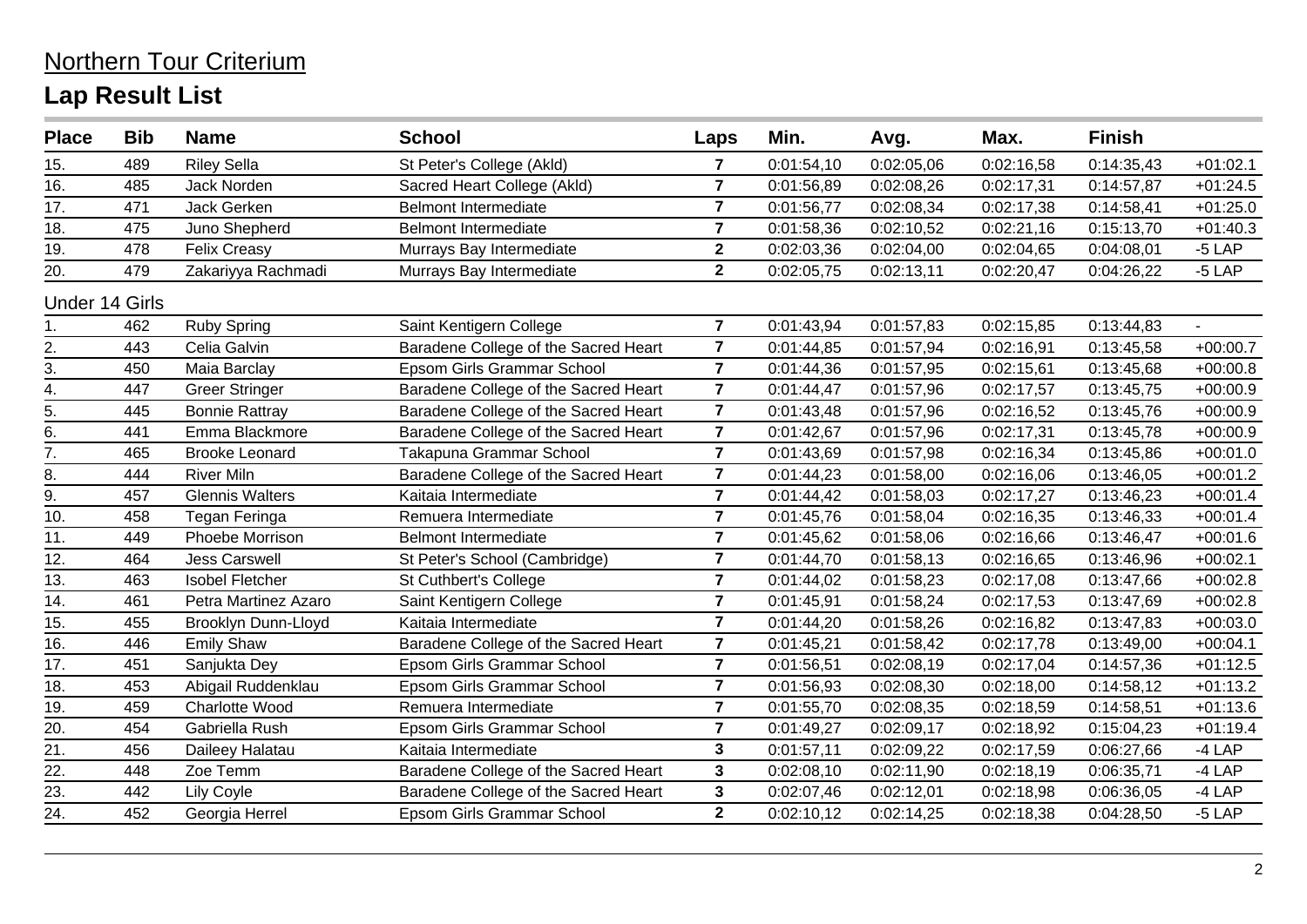| <b>Place</b>          | <b>Bib</b>    | <b>Name</b>              | <b>School</b>                  | Laps            | Min.       | Avg.       | Max.       | <b>Finish</b> |            |
|-----------------------|---------------|--------------------------|--------------------------------|-----------------|------------|------------|------------|---------------|------------|
|                       | Under 14 Boys |                          |                                |                 |            |            |            |               |            |
| 1.                    | 407           | Maui Morrison            | Cambridge High School          | 8               | 0:01:44,08 | 0:01:53,48 | 0:02:13,73 | 0:15:07,86    |            |
| $\overline{2}$ .      | 424           | Max Preece               | St Peter's College (Akld)      | 8               | 0:01:44,23 | 0:01:53,50 | 0:02:12,98 | 0:15:08,01    | $+00:00.1$ |
| 3.                    | 427           | Hamish Banks             | St Peter's School (Cambridge)  | 8               | 0:01:43,00 | 0:01:53,50 | 0:02:13,77 | 0:15:08,04    | $+00:00.1$ |
| 4.                    | 403           | Justin Chan              | <b>Auckland Grammar School</b> | 8               | 0:01:43,82 | 0:01:53,56 | 0:02:12,39 | 0:15:08,51    | $+00:00.6$ |
| $\overline{5}$ .      | 412           | Aidan Laloli             | Macleans College               | 8               | 0:01:44,28 | 0:01:53,58 | 0:02:12,14 | 0:15:08,67    | $+00:00.8$ |
| 6.                    | 431           | Louis Grimshaw           | Westlake Boys High School      | 8               | 0:01:43,67 | 0:01:53,64 | 0:02:13,18 | 0:15:09,15    | $+00:01.2$ |
| $\overline{7}$ .      | 428           | Paul Rettkowicz          | St Peter's School (Cambridge)  | 8               | 0:01:44,18 | 0:01:53,68 | 0:02:13,23 | 0:15:09,51    | $+00:01.6$ |
| 8.                    | 429           | Eli Delany               | Takapuna Grammar School        | 8               | 0:01:45,34 | 0:01:53,69 | 0:02:04,70 | 0:15:09,57    | $+00:01.7$ |
| 9.                    | 411           | Nikau Pritchard-Scouller | Hamilton Boys High School      | $\bf 8$         | 0:01:45,68 | 0:01:53,74 | 0:02:04,20 | 0:15:09,94    | $+00:02.0$ |
| 10.                   | 420           | Henry Ward               | Sacred Heart College (Akld)    | 8               | 0:01:44,88 | 0:01:53,74 | 0:02:05,04 | 0:15:09,99    | $+00:02.1$ |
| 11.                   | 414           | Jack Lloyd               | Murrays Bay Intermediate       | 8               | 0:01:47,33 | 0:01:53,75 | 0:02:04,92 | 0:15:10,01    | $+00:02.1$ |
| 12.                   | 409           | Reuben Fraser            | Hamilton Boys High School      | 8               | 0:01:47,14 | 0:01:53,75 | 0:02:04,00 | 0:15:10,06    | $+00:02.1$ |
| 13.                   | 406           | Nathan Erskine           | <b>Belmont Intermediate</b>    | 8               | 0:01:44,56 | 0:01:53,85 | 0:02:11,02 | 0:15:10,86    | $+00:03.0$ |
| 14.                   | 421           | Harry Hannan             | Saint Kentigern College        | $\bf 8$         | 0:01:42,37 | 0:01:54,01 | 0:02:11,98 | 0:15:12,13    | $+00:04.2$ |
| 15.                   | 432           | Sam Lavelle              | Westlake Boys High School      | 8               | 0:01:49,58 | 0:01:54,98 | 0:02:03,96 | 0:15:19,89    | $+00:12.0$ |
| 16.                   | 430           | Veer Kapoor              | Takapuna Grammar School        | 8               | 0:01:48,70 | 0:01:55,06 | 0:02:04,51 | 0:15:20,48    | $+00:12.6$ |
| 17.                   | 426           | <b>Jack Simpkins</b>     | St Peter's College (Akld)      | 8               | 0:01:49,52 | 0:01:55,17 | 0:02:05,08 | 0:15:21,42    | $+00:13.5$ |
| 18.                   | 415           | <b>Jack Lockett</b>      | Murrays Bay Intermediate       | $\bf 8$         | 0:01:48,97 | 0:01:55,27 | 0:02:04,47 | 0:15:22,20    | $+00:14.3$ |
| 19.                   | 419           | Connor Te Rito           | Sacred Heart College (Akld)    | 8               | 0:01:49,20 | 0:01:55,37 | 0:02:05,33 | 0:15:23,03    | $+00:15.1$ |
| 20.                   | 417           | <b>Fletcher Hilton</b>   | Sacred Heart College (Akld)    | 8               | 0:01:48,21 | 0:01:55,42 | 0:02:04,05 | 0:15:23,37    | $+00:15.5$ |
| 21.                   | 433           | Tom McConnachie          | Westlake Boys High School      | 8               | 0:01:48,28 | 0:01:56,62 | 0:02:06,32 | 0:15:32,99    | $+00:25.1$ |
| 22.                   | 413           | Alex Buckle              | Murrays Bay Intermediate       | $\bf 8$         | 0:01:48,46 | 0:01:57,11 | 0:02:05,38 | 0:15:36,92    | $+00:29.0$ |
| 23.                   | 423           | William Howcroft         | St Peter's College (Akld)      | 8               | 0:01:49,06 | 0:01:57,19 | 0:02:05,41 | 0:15:37,52    | $+00:29.6$ |
| $\overline{24}$ .     | 418           | Leon O'Brien             | Sacred Heart College (Akld)    | 8               | 0:01:47,77 | 0:01:59,19 | 0:02:11,74 | 0:15:53,57    | $+00:45.7$ |
| 25.                   | 425           | <b>Jack Rose</b>         | St Peter's College (Akld)      | 8               | 0:01:49,33 | 0:02:02,27 | 0:02:20,42 | 0:16:18,21    | $+01:10.3$ |
| 26.                   | 410           | <b>Cameron Natta</b>     | Hamilton Boys High School      | 5               | 0:01:49,51 | 0:01:56,30 | 0:02:03,68 | 0:09:41,54    | $-3$ LAP   |
| 27.                   | 401           | Jeremy Lin               | <b>ACG Parnell College</b>     | 5               | 0:01:49,98 | 0:01:57,95 | 0:02:05,22 | 0:09:49,76    | $-3$ LAP   |
| 28.                   | 422           | <b>Benjamin Chambers</b> | Selwyn College                 | $5\phantom{.0}$ | 0:01:52,93 | 0:01:59,88 | 0:02:10,88 | 0:09:59,40    | $-3$ LAP   |
| 29.                   | 402           | <b>Thomas Norenbergs</b> | <b>ACG Parnell College</b>     | $\overline{2}$  | 0:02:01,28 | 0:02:03,53 | 0:02:05,79 | 0:04:07,07    | $-6$ LAP   |
| <b>Under 15 Girls</b> |               |                          |                                |                 |            |            |            |               |            |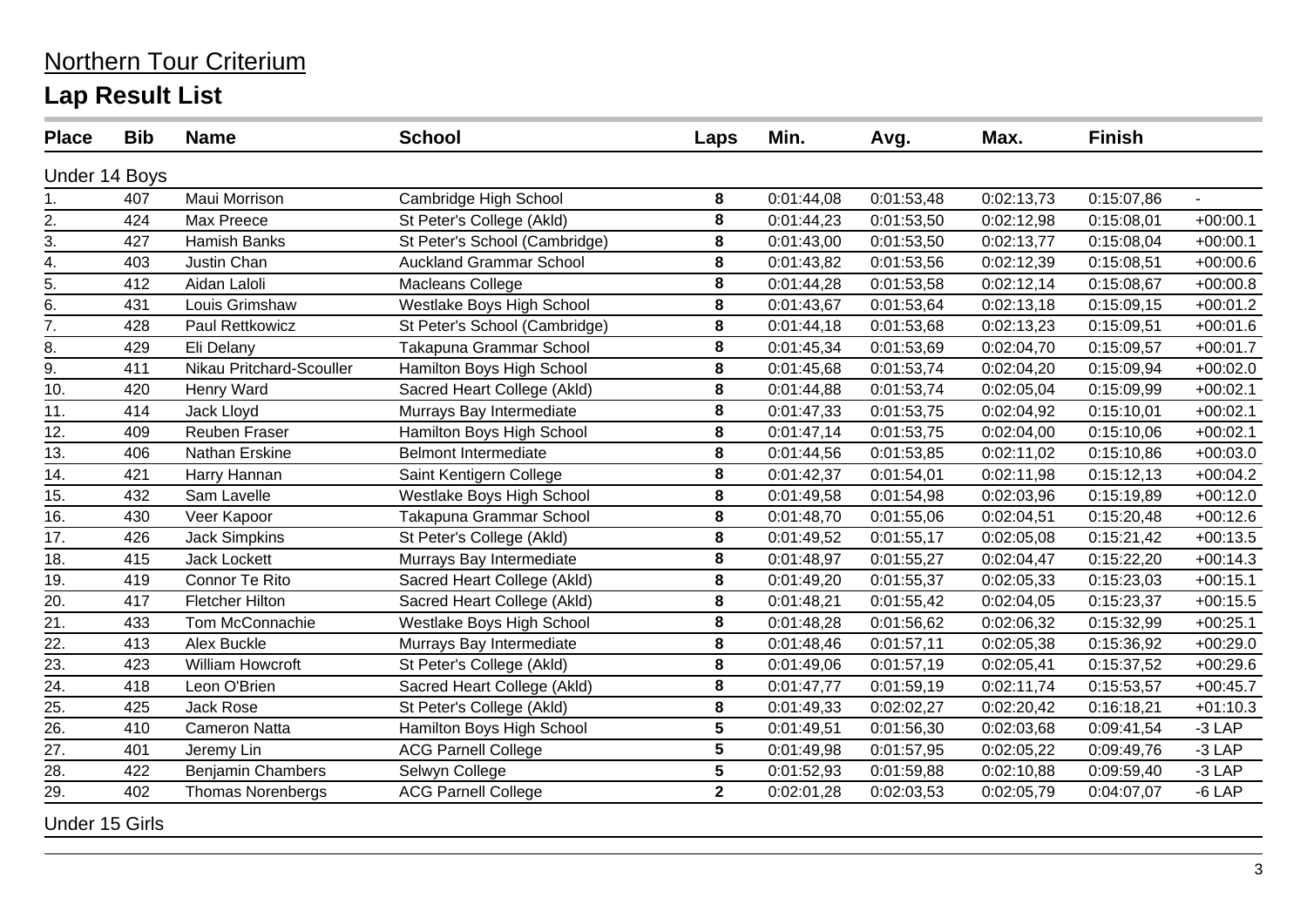| <b>Place</b>      | <b>Bib</b> | <b>Name</b>            | <b>School</b>                        | Laps                    | Min.       | Avg.       | Max.       | <b>Finish</b> |            |
|-------------------|------------|------------------------|--------------------------------------|-------------------------|------------|------------|------------|---------------|------------|
| 1.                | 365        | Alice Hopkinson        | Baradene College of the Sacred Heart | 8                       | 0:01:38,72 | 0:01:48,99 | 0:02:07,65 | 0:14:31,99    | L.         |
| 2.                | 380        | <b>Bee Townsend</b>    | Epsom Girls Grammar School           | 8                       | 0:01:35,14 | 0:01:49,06 | 0:02:05,85 | 0:14:32,55    | $+00:00.5$ |
| 3.                | 385        | Sophie De Vries        | Saint Kentigern College              | $\bf 8$                 | 0:01:35,73 | 0:01:49,08 | 0:02:05,99 | 0:14:32,64    | $+00:00.6$ |
| $\frac{4}{4}$ .   | 391        | Charlotte Chamberlain  | Takapuna Grammar School              | 8                       | 0:01:36,27 | 0:01:49,12 | 0:02:06,64 | 0:14:33,00    | $+00:01.0$ |
|                   | 392        | Lizzie Chapman         | Takapuna Grammar School              | 8                       | 0:01:36,00 | 0:01:49,15 | 0:02:06,51 | 0:14:33,22    | $+00:01.2$ |
| 6.                | 393        | Ella McKinney          | Takapuna Grammar School              | 8                       | 0:01:36,21 | 0:01:49,20 | 0:02:06,32 | 0:14:33,67    | $+00:01.6$ |
| 7.                | 382        | Erin Walshe            | Glendowie College                    | 8                       | 0:01:37,88 | 0:01:49,20 | 0:02:07,57 | 0:14:33,67    | $+00:01.6$ |
|                   | 387        | Sophie Spencer         | Saint Kentigern College              | 8                       | 0:01:35,35 | 0:01:49,28 | 0:02:05,65 | 0:14:34,31    | $+00:02.3$ |
| $\frac{8}{9}$ .   | 367        | Ella Morton            | Baradene College of the Sacred Heart | 8                       | 0:01:35,92 | 0:01:49,30 | 0:02:06,50 | 0:14:34,46    | $+00:02.4$ |
| 10.               | 368        | Lydia Stevens          | Baradene College of the Sacred Heart | $\bf 8$                 | 0:01:36,20 | 0:01:49,31 | 0:02:06,74 | 0:14:34,55    | $+00:02.5$ |
| 11.               | 396        | Katie McLeod           | Waikato Diocesan School              | 8                       | 0:01:38,00 | 0:01:49,35 | 0:02:07,37 | 0:14:34,86    | $+00:02.8$ |
| 12.               | 386        | Eva Melhuish           | Saint Kentigern College              | 8                       | 0:01:39,09 | 0:01:49,38 | 0:02:07,19 | 0:14:35,04    | $+00:03.0$ |
| 13.               | 390        | Ally Gothard           | St Mary's College (Akld)             | 8                       | 0:01:36,19 | 0:01:49,38 | 0:02:05,42 | 0:14:35,08    | $+00:03.0$ |
| 14.               | 376        | Georgina Christie      | Epsom Girls Grammar School           | 8                       | 0:01:37,83 | 0:01:49,40 | 0:02:06,47 | 0:14:35,26    | $+00:03.2$ |
| 15.               | 369        | Keisha Anderson        | Cambridge High School                | 8                       | 0:01:36,85 | 0:01:49,46 | 0:02:06,25 | 0:14:35,69    | $+00:03.7$ |
| 16.               | 398        | Zoe Perry              | Wellington East Girls' College       | 8                       | 0:01:39,75 | 0:01:49,47 | 0:02:06,13 | 0:14:35,76    | $+00:03.7$ |
| 17.               | 361        | Gemma Carter           | Baradene College of the Sacred Heart | 8                       | 0:01:39,48 | 0:01:49,50 | 0:02:07,32 | 0:14:36,07    | $+00:04.0$ |
| 18.               | 383        | Crystal Wikaira        | Kaitaia College                      | 8                       | 0:01:38,65 | 0:01:49,79 | 0:02:06,82 | 0:14:38,33    | $+00:06.3$ |
| 19.               | 373        | Caitlin Bell           | Epsom Girls Grammar School           | $\bf 8$                 | 0:01:40,15 | 0:01:56,71 | 0:02:06,66 | 0:15:33,68    | $+01:01.6$ |
| $\frac{20}{21}$   | 371        | Arabella Tuck          | Diocesan School for Girls            | $\overline{\mathbf{8}}$ | 0:01:44,59 | 0:01:57,72 | 0:02:08,02 | 0:15:41,77    | $+01:09.7$ |
|                   | 362        | <b>Charlotte Ellis</b> | Baradene College of the Sacred Heart | 8                       | 0:01:43,40 | 0:01:58,30 | 0:02:07,65 | 0:15:46,44    | $+01:14.4$ |
| 22.               | 372        | Isabella Adams         | Epsom Girls Grammar School           | 8                       | 0:01:40,75 | 0:01:58,47 | 0:02:07,06 | 0:15:47,79    | $+01:15.8$ |
| $\overline{23}$ . | 366        | Eleanor Inwood         | Baradene College of the Sacred Heart | 5                       | 0:01:44,79 | 0:01:58,22 | 0:02:08,85 | 0:09:51,13    | $-3$ LAP   |
| $\overline{24}$ . | 374        | <b>Isla Burton</b>     | Epsom Girls Grammar School           | 5                       | 0:01:46,51 | 0:02:00,48 | 0:02:07,58 | 0:10:02,40    | $-3$ LAP   |
|                   | 378        | <b>Emily Hayes</b>     | Epsom Girls Grammar School           | 5                       | 0:01:46,42 | 0:02:00,53 | 0:02:08,21 | 0:10:02,66    | $-3$ LAP   |
| $\frac{25}{26}$   | 388        | <b>Kate Waters</b>     | St Cuthbert's College                | 5                       | 0:01:48,72 | 0:02:02,42 | 0:02:10,50 | 0:10:12,11    | $-3$ LAP   |
| 27.               | 379        | Eyka Susanto           | Epsom Girls Grammar School           | 4                       | 0:01:47,48 | 0:02:03,42 | 0:02:13,37 | 0:08:13,69    | $-4$ LAP   |
| $\overline{28}$ . | 397        | Kate Ward              | Waikato Diocesan School              | 3                       | 0:02:01,40 | 0:02:06,16 | 0:02:10,03 | 0:06:18,49    | $-5$ LAP   |
| 29.               | 395        | <b>Emily Gilchrist</b> | Waikato Diocesan School              | $\mathbf{2}$            | 0:02:00,70 | 0:02:04,51 | 0:02:08,31 | 0:04:09,02    | $-6$ LAP   |
|                   |            | Under 15 Boys B Grade  |                                      |                         |            |            |            |               |            |
| 1.                | 332        | Joseph Kells           | Saint Kentigern College              | 8                       | 0:01:41,65 | 0:01:52,67 | 0:01:59,33 | 0:15:01,42    |            |
| 2.                | 357        | Jack Tiplady           | Westlake Boys High School            | 8                       | 0:01:42,36 | 0:01:52,69 | 0:02:02,18 | 0:15:01,55    | $+00:00.1$ |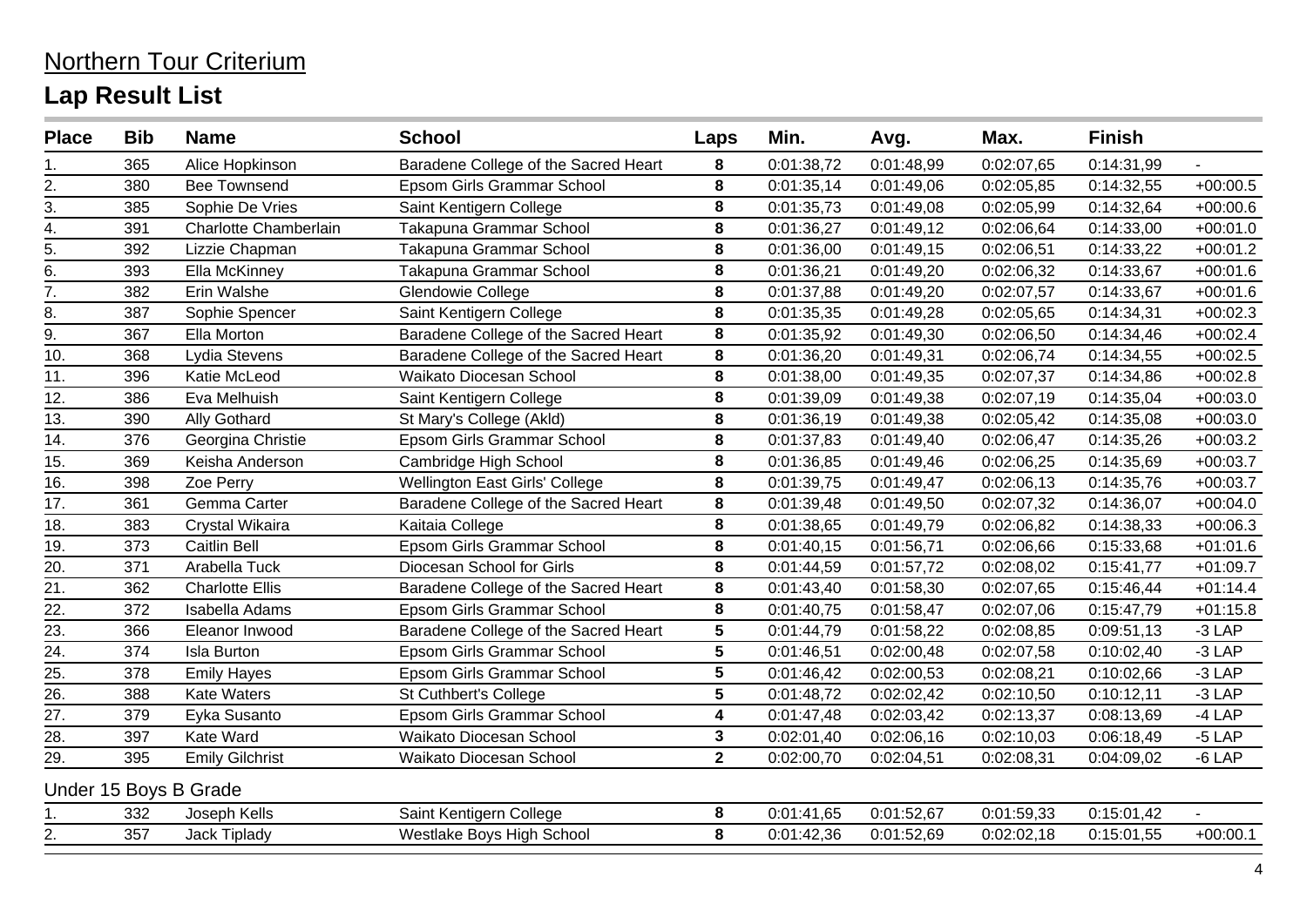#### 3. 333 Nicholas Parkman Saint Kentigern College **8** 0:01:41,60 0:01:52,70 0:02:03,16 0:15:01,60 +00:00.1 4. 325 Dima Liutenko Palmerston North Boys High School **8** 0:01:44,19 0:01:52,81 0:02:00,67 0:15:02,55 +00:01.1 5. 318 Sam Scott King's College **8** 0:01:42,32 0:01:52,85 0:02:01,72 0:15:02,81 +00:01.3 6. 338 Riley Wills St Pauls Collegiate (Ham) **8** 0:01:43,03 0:01:52,90 0:01:59,96 0:15:03,24 +00:01.8 7. 331 Ry\_n Gill \_aint Ke\_t\_ger\_ Colleg\_ **8** 0:01:\_3,88 0:\_1:\_3,03 0:\_\_\_00,52 0:15:04,29 +00:02.8 8. 358 Thomas Clark Saint Kentigern College **8** 0:01:44,84 0:01:53,12 0:02:00,83 0:15:05,01 +00:03.5 9. 314 Jared Mann Hamilton Boys High School **8** 0:01:47,02 0:01:53,29 0:01:58,89 0:15:06,39 +00:04.9 10. 330 Mitchell Frazer Saint Kentigern College **8** 0:01:46,21 0:01:53,36 0:01:58,19 0:15:06,93 +00:05.5 11. 354 Dan Davis Westlake Boys High School **8** 0:01:46,22 0:01:53,51 0:01:58,29 0:15:08,11 +00:06.6 12. 323 Levi Smyth Macleans College **8** 0:01:47,09 0:01:54,15 0:02:00,60 0:15:13,26 +00:11.8 13. 341 Michael Magness St Peter's College (Akld) **8** 0:01:47,15 0:01:57,40 0:02:05,46 0:15:39,27 +00:37.8 14. 356 Jacob Lean Westlake Boys High School **8** 0:01:47,00 0:01:58,61 0:02:05,89 0:15:48,90 +00:47.4 15. 328 Nicolaus O'Brien Sacred Heart College (Akld) **8** 0:01:47,88 0:01:58,70 0:02:05,82 0:15:49,63 +00:48.2 16. 351 Ben Ayson Westlake Boys High School **8** 0:01:47,22 0:01:59,12 0:02:05,73 0:15:52,96 +00:51.5 17. 302 Jack Becker Auckland Grammar School **8** 0:01:46,60 0:01:59,30 0:02:08,79 0:15:54,42 +00:53.0 18. 320 Joshua Hughes Macleans College **8** 0:01:48,22 0:01:59,46 0:02:06,62 0:15:55,70 +00:54.2 19. 334 Jesse Coleman Selwyn College **8** 0:01:46,62 0:01:59,56 0:02:06,64 0:15:56,50 +00:55.0 20. 339 Toby Baird St Peter's College (Akld) **8** 0:01:46,81 0:01:59,59 0:02:14,79 0:15:56,73 +00:55.3 21. 301 William Dalziel ACG Parnell College **8** 0:01:48,18 0:01:59,67 0:02:06,96 0:15:57,38 +00:55.9 22. 322 Logan Marshall Macleans College **8** 0:01:46,76 0:01:59,87 0:02:11,37 0:15:59,01 +00:57.5 23. 304 Charlie King Auckland Grammar School **8** 0:01:47,69 0:02:00,21 0:02:05,94 0:16:01,71 +01:00.2 24. 337 Joshua Sunkel Selwyn College **5** 0:01:45,81 0:01:53,78 0:01:58,44 0:09:28,90 -3 LAP 25. 335 Braden Jones Selwyn College **5** 0:01:46,73 0:01:53,98 0:01:58,05 0:09:29,90 -3 LAP 26. 344 Lewis Johnston St Peter's School (Cambridge) **3** 0:01:46,04 0:01:52,72 0:01:56,35 0:05:38,18 -5 LAP 27. 307 Archie Nightingale Auckland Grammar School **3** 0:01:46,22 0:01:53,35 0:01:57,83 0:05:40,06 -5 LAP 28. 321 Gareth Lewis Macleans College **3** 0:01:47,03 0:01:53,71 0:01:57,46 0:05:41,13 -5 LAP 29. 359 Trevor Coetzee Whangarei Boys' High School **3** 0:01:47,05 0:01:53,71 0:01:58,83 0:05:41,15 -5 LAP 30. 319 Seth Adams Macleans College **2** 0:01:59,97 0:02:01,61 0:02:03,26 0:04:03,23 -6 LAP 31. 317 Johnnie Parris King's College **2** 0:02:01,30 0:02:01,69 0:02:02,08 0:04:03,38 -6 LAP Under 15 Boys 1. 311 Matt Davis Cambridge High School **11** 0:01:36,02 0:01:43,75 0:01:55,85 0:19:01,30 - 2. 326 Redmond\_Conn\_\_ly Sacre\_ Heart College (\_kld) **11** 0:01:3\_,56 0:01:43,7\_ 0\_01:5\_,64 0:19\_01,45 +00:00.1 **Place Bib Name School Laps Min. Avg. Max. Finish**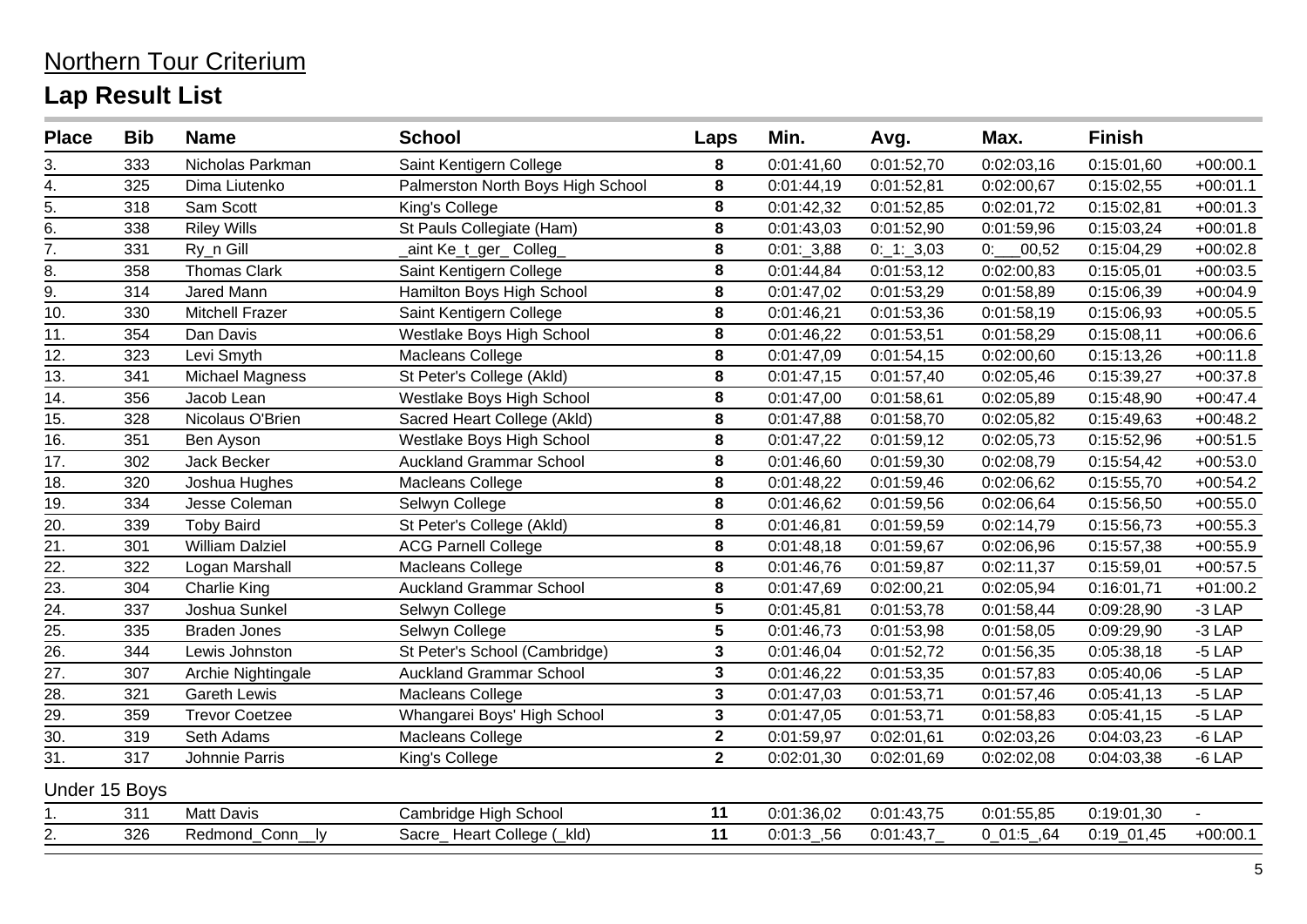#### 3. 352 Lewis Bower Westlake Boys High School **11** 0:01:35,04 0:01:43,77 0:01:55,33 0:19:01,49 +00:00.1 4. 313 Oliver Duncan Hamilton Boys High School **11** 0:01:36,76 0:01:43,81 0:01:56,68 0:19:01,93 +00:00.6 5. 312 Jaxson Russell Cambridge High School **11** 0:01:35,37 0:01:43,82 0:01:55,95 0:19:02,06 +00:00.7 6. 346 August Elworthy Takapuna Grammar School **11** 0:01:35,33 0:01:43,83 0:01:55,68 0:19:02,23 +00:00.9 7. 310 Hunter Brodie-Lees Cambridge High School **11** 0:01:36,10 0:01:43,84 0:01:56,10 0:19:02,29 +00:00.9 8. 316 Oli Fisher King's College **11** 0:01:36,05 0:01:43,87 0:01:56,52 0:19:02,59 +00:01.2 9. 327 Joel Douglas Sacred Heart College (Akld) **11** 0:01:34,26 0:01:43,89 0:01:55,57 0:19:02,84 +00:01.5 10. 305 Felix Maddison Auckland Grammar School **11** 0:01:37,61 0:01:43,91 0:01:56,28 0:19:03,11 +00:01.8 11. 303 Luke Blackwood Auckland Grammar School **11** 0:01:37,92 0:01:43,97 0:01:56,92 0:19:03,67 +00:02.3 12. 309 Olano Scarlett Auckland Grammar School **11** 0:01:38,05 0:01:43,99 0:01:56,34 0:19:03,91 +00:02.6 13. 345 Lachlan Campbell Takapuna Grammar School **11** 0:01:37,32 0:01:44,00 0:01:57,18 0:19:04,01 +00:02.7 14. 306 Thomas Murray Auckland Grammar School **11** 0:01:36,33 0:01:44,01 0:01:56,44 0:19:04,13 +00:02.8 15. 355 Joseph Elton-Farr Westlake Boys High School **11** 0:01:37,94 0:01:44,01 0:01:56,94 0:19:04,14 +00:02.8 16. 308 Edward Pawson Auckland Grammar School **11** 0:01:37,06 0:01:44,01 0:01:56,11 0:19:04,18 +00:02.8 17. 329 Hunter Donley Saint Kentigern College **11** 0:01:36,23 0:01:44,04 0:01:55,82 0:19:04,44 +00:03.1 18. 350 Ryan Wood Takapuna Grammar School **11** 0:01:37,50 0:01:44,04 0:01:56,95 0:19:04,53 +00:03.2 19. 349 Alex Skilton Takapuna Grammar School **11** 0:01:37,33 0:01:44,17 0:01:55,11 0:19:05,96 +00:04.6 20. 315 Kallum Mardon Hamilton Boys High School **5** 0:01:42,46 0:01:47,41 0:01:56,80 0:08:57,07 -6 LAP 21. 324 Rubin Whiteley Macleans College **5** 0:01:43,42 0:01:47,91 0:01:55,27 0:08:59,59 -6 LAP 22. 342 James Mulholland St Peter's College (Akld) **4** 0:01:43,01 0:01:47,85 0:01:56,58 0:07:11,40 -7 LAP 23. 336 Ben MacSweeney Selwyn College **4** 0:01:43,09 0:01:47,87 0:01:56,37 0:07:11,49 -7 LAP 24. 347 Jackson Harvey Takapuna Grammar School **2** 0:01:44,17 0:01:50,13 0:01:56,10 0:03:40,27 -9 LAP 25. 340 Samuel Carter St Peter's College (Akld) **2** 0:01:50,54 0:01:53,59 0:01:56,63 0:03:47,18 -9 LAP Under 16 Girls 1. 265 Prudence Fowler Diocesan School for Girls **9** 0:01:38,48 0:02:02,63 0:03:05,07 0:18:23,70 - 2. 278 Lucy Buckeridge Takapuna Grammar School **9** 0:01:38,83 0:02:02,65 0:03:05,11 0:18:23,93 +00:00.2 3. 257 Jorja Clouth Baradene College of the Sacred Heart **9** 0:01:39,50 0:02:02,75 0:03:05,83 0:18:24,79 +00:01.0 4. 256 Aimee Blackmore Baradene College of the Sacred Heart **9** 0:01:38,10 0:02:02,75 0:03:05,45 0:18:24,81 +00:01.1 5. 276 Sacha McLeod Saint Kentigern College **9** 0:01:39,60 0:02:02,78 0:03:05,09 0:18:25,07 +00:01.3 6. 272 Charlotte Spurway Rangi Ruru Girls' School **9** 0:01:39,14 0:02:02,79 0:03:05,44 0:18:25,18 +00:01.4 7. 273 Emma Hannan Saint Kentigern College **9** 0:01:38,60 0:02:02,80 0:03:05,11 0:18:25,20 +00:01.5 **Place Bib Name School Laps Min. Avg. Max. Finish**

8. 261 Christie McCahill Baradene College of the Sacred Heart **9** 0:01:40,36 0:02:02,81 0:03:06,88 0:18:25,36 +00:01.6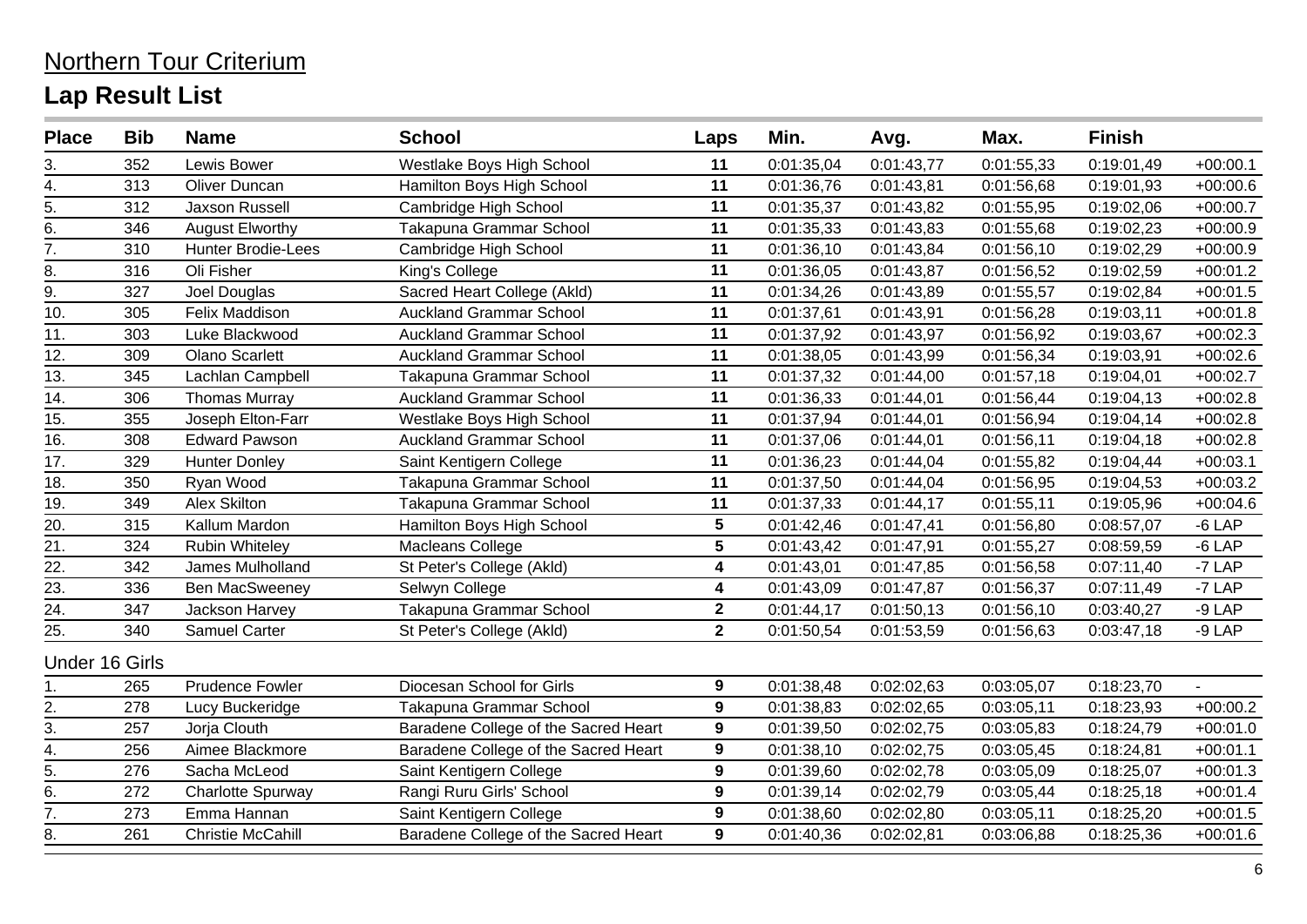#### 9. 259 Alexandra Galvin Baradene College of the Sacred Heart **9** 0:01:38,72 0:02:02,82 0:03:05,88 0:18:25,39 +00:01.6 10. 270 Queenie McElwee Epsom Girls Grammar School **9** 0:01:44,69 0:02:02,84 0:03:05,48 0:18:25,60 +00:01.9 11. 280 Elizabeth Dooley Takapuna Grammar School **9** 0:01:41,71 0:02:02,85 0:03:05,46 0:18:25,66 +00:01.9 12. 269 Lily Brinsdon Epsom Girls Grammar School **9** 0:01:45,29 0:02:02,87 0:03:06,57 0:18:25,85 +00:02.1 13. 279 Erin Cutts Takapuna Grammar School **9** 0:01:40,98 0:02:02,88 0:03:06,13 0:18:25,96 +00:02.2 14. 258 Mackenzie Courtney Baradene College of the Sacred Heart **9** 0:01:44,80 0:02:02,89 0:03:07,01 0:18:26,02 +00:02.3 15. 260 Georgia Holland Baradene College of the Sacred Heart **9** 0:01:43,92 0:02:02,90 0:03:06,57 0:18:26,10 +00:02.4 16. 262 Annabel Preece Baradene College of the Sacred Heart **9** 0:01:43,87 0:02:02,90 0:03:07,36 0:18:26,10 +00:02.4 17. 267 Kate Shanley Diocesan School for Girls **9** 0:01:42,88 0:02:02,91 0:03:07,32 0:18:26,22 +00:02.5 18. 266 Georgia Hair Diocesan School for Girls **9** 0:01:41,76 0:02:02,92 0:03:07,22 0:18:26,32 +00:02.6 19. 255 Holly Bliss Avondale College **9** 0:01:44,72 0:02:02,93 0:03:05,81 0:18:26,39 +00:02.6 20. 274 Zara Jancys Saint Kentigern College **9** 0:01:45,73 0:02:02,94 0:03:05,79 0:18:26,48 +00:02.7 21. 281 Charlotte Lochhead Takapuna Grammar School **7** 0:01:46,65 0:02:10,75 0:03:06,58 0:15:15,29 -2 LAP 22. 251 Piper Chapman ACG Parnell College **6** 0:01:49,37 0:02:14,65 0:03:06,60 0:13:27,92 -3 LAP 23. 263 Zara Stankovich Baradene College of the Sacred Heart **6** 0:01:53,25 0:02:14,69 0:03:06,78 0:13:28,15 -3 LAP 24. 275 Nika Martinez Azaro Saint Kentigern College **6** 0:01:47,42 0:02:14,73 0:03:06,15 0:13:28,41 -3 LAP 25. 264 Emma Blackwood Diocesan School for Girls **6** 0:01:46,06 0:02:14,77 0:03:06,17 0:13:28,63 -3 LAP 26. 282 Olivia Gordan Waikato Diocesan School **6** 0:01:53,52 0:02:15,37 0:03:06,21 0:13:32,23 -3 LAP 27. 252 Rose Dryden ACG Parnell College **4** 0:02:04,46 0:02:22,16 0:03:07,25 0:09:28,65 -5 LAP 28. 254 Josie Modgill ACG Parnell College **3** 0:02:11,45 0:02:30,81 0:03:06,98 0:07:32,43 -6 LAP Under 16 Boys B Grade 1. 210 Samuel Fraser Hamilton Boys High School **11** 0:01:42,98 0:01:45,59 0:01:50,42 0:19:21,53 - 2. 228 Benjamin Cheatley Selwyn College **11** 0:01:42,55 0:01:52,55 0:02:12,23 0:20:38,15 +01:16.6 3. 219 Ryan McGuire Sacred Heart College (Akld) **11** 0:01:42,58 0:01:52,60 0:02:11,48 0:20:38,63 +01:17.0 4. 213 Edward Chen Macleans College **11** 0:01:43,32 0:01:52,62 0:02:10,60 0:20:38,82 +01:17.2 5. 217 Connor Newington Macleans College **11** 0:01:42,26 0:01:52,71 0:02:12,59 0:20:39,87 +01:18.3 6. 220 Matthew Mitchell Sacred Heart College (Akld) **11** 0:01:41,59 0:01:52,74 0:02:12,12 0:20:40,19 +01:18.6 7. 243 Matthew Mascarenhas Westlake Boys High School **11** 0:01:43,32 0:01:52,74 0:02:12,11 0:20:40,23 +01:18.7 8. 238 Lennox Tapp Takapuna Grammar School **11** 0:01:42,89 0:01:52,76 0:02:11,82 0:20:40,40 +01:18.8 9. 232 Jack Sloan St Peter's College (Akld) **11** 0:01:43,45 0:01:52,79 0:02:10,94 0:20:40,74 +01:19.2 10. 246 Cole Scanlen Westlake Boys High School **11** 0:01:45,01 0:01:52,80 0:02:11,45 0:20:40,83 +01:19.2 11. 247 Lachlan Stace Westlake Boys High School **11** 0:01:41,11 0:01:52,97 0:02:12,34 0:20:42,70 +01:21.1 **Place Bib Name School Laps Min. Avg. Max. Finish**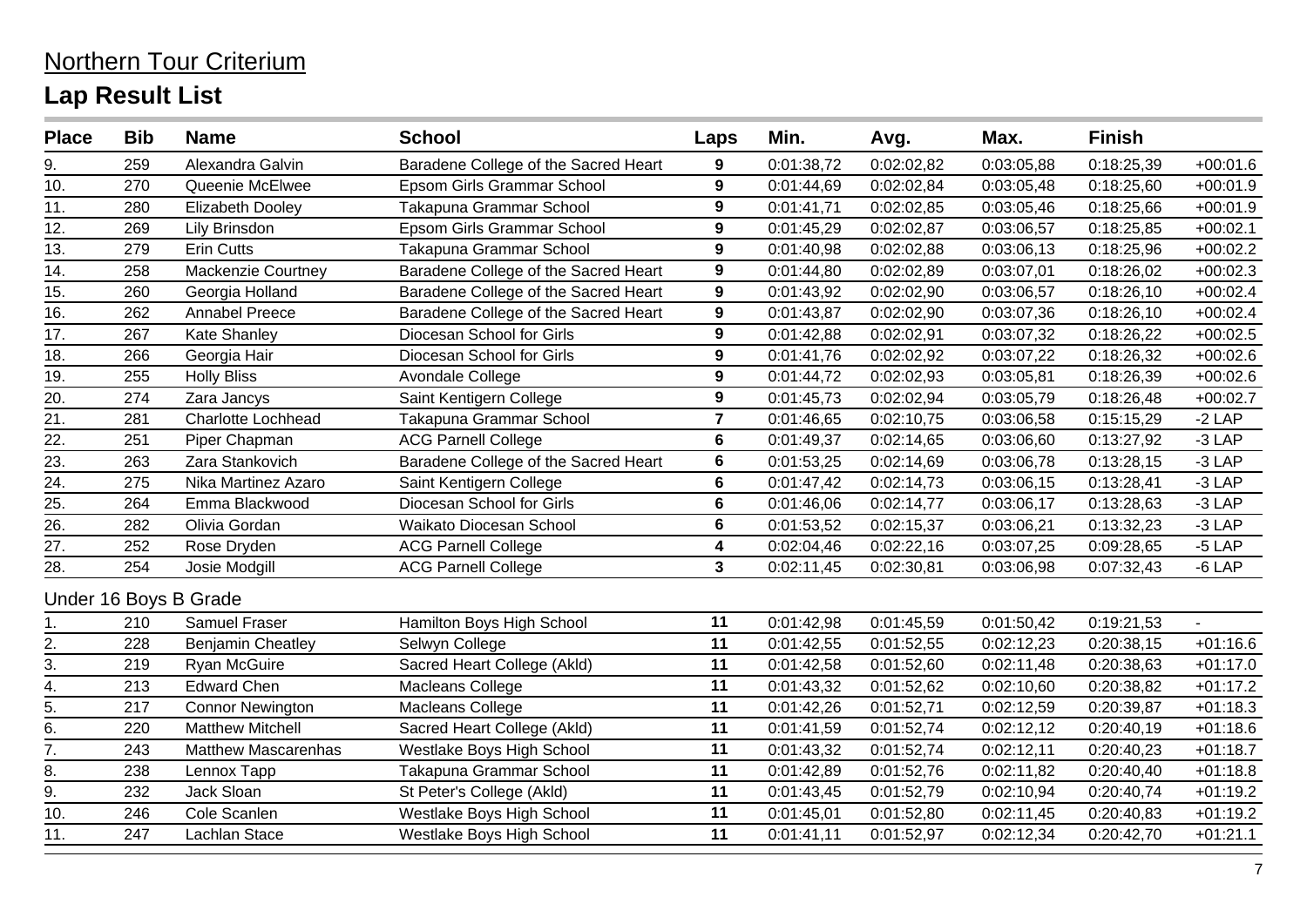| 11<br>12.<br><b>Ethan Herbert</b><br>Hamilton Boys High School<br>0:01:44,68<br>0:01:53,11<br>0:02:10,18<br>0:20:44,27<br>211<br>13.<br>244<br><b>Jack Matulovic</b><br>Westlake Boys High School<br>11<br>0:01:43,20<br>0:01:54,73<br>0:02:08,14<br>0:21:02,10<br>14.<br>$6\phantom{a}$<br>0:01:42,70<br>218<br>Ethan Hughes<br>Sacred Heart College (Akld)<br>0:01:52,49<br>0:02:00,87<br>0:11:14,94<br>$5\phantom{1}$<br>15.<br>Saint Kentigern College<br>0:01:44,23<br>249<br><b>Elliott Quinn</b><br>0:01:52,00<br>0:01:59,85<br>0:09:20,01<br>16.<br>$\mathbf{3}$<br>229<br>Selwyn College<br>0:01:51,91<br>Mitch Haydon<br>0:01:57,96<br>0:02:05,61<br>0:05:53,90<br>$\overline{2}$<br>17.<br>214<br>Macleans College<br><b>Anthony Garcia-Scholtz</b><br>0:01:47,87<br>0:03:43,41<br>0:01:51,70<br>0:01:55,53<br>18.<br>Saint Kentigern College<br>$\overline{\mathbf{2}}$<br>227<br>Lachlan Wong<br>0:01:54,42<br>0:01:55,63<br>0:01:56,84<br>0:03:51,26<br>Under 16 Boys<br>15<br>0:01:29,63<br><b>Jack Carswell</b><br>St Peter's School (Cambridge)<br>0:01:35,95<br>0:01:44,78<br>0:23:59,29<br>233<br>1.<br>15<br>$\frac{2}{3}$ .<br><b>Auckland Grammar School</b><br>0:01:31,94<br>201<br>Dan Barclay<br>0:01:39,33<br>0:01:49,04<br>0:24:50,05<br>15<br>207<br>Jacob Rackham<br><b>Auckland Grammar School</b><br>0:01:31,97<br>0:01:39,59<br>0:01:47,77<br>0:24:53,95<br>4.<br>15<br>0:01:32,28<br>242<br>Marcus Bycroft<br>Westlake Boys High School<br>0:01:39,61<br>0:24:54,20<br>0:01:47,86<br>$\overline{5}$ .<br>15<br>0:01:33,62<br>245<br><b>Austin Patterson</b><br>Westlake Boys High School<br>0:01:40,24<br>0:01:50,34<br>0:25:03,69<br>$\underline{6}$ .<br>$\overline{15}$<br>Robert Wilson<br>0:01:32,23<br>239<br>Takapuna Grammar School<br>0:01:40,25<br>0:01:48,98<br>0:25:03,88<br>7.<br>15<br>208<br>0:01:32,75<br><b>Tom Waters</b><br><b>Auckland Grammar School</b><br>0:01:40,26<br>0:01:48,37<br>0:25:03,98<br>8.<br>15<br>206<br><b>Thomas Mullins</b><br><b>Auckland Grammar School</b><br>0:01:34,05<br>0:01:51,29<br>0:25:04,29<br>0:01:40,28<br>$\overline{9}$ .<br>15<br><b>Ben Connell</b><br>222<br>Saint Kentigern College<br>0:01:31,52<br>0:01:40,28<br>0:01:48,35<br>0:25:04,30<br>$\overline{10}$ .<br>15<br>224<br>0:01:32,34<br>0:25:04,45<br>Saint Kentigern College<br>0:01:40,29<br>0:01:48,55<br>Jacob Spring<br>15<br>11.<br>209<br><b>Auckland Grammar School</b><br>0:01:33,65<br>Carlo Worrall<br>0:01:40,32<br>0:01:50,29<br>0:25:04,87<br>12.<br>15<br>William Mattison<br>Saint Kentigern College<br>0:01:33,22<br>0:01:50,13<br>223<br>0:01:40,34<br>0:25:05,17<br>15<br>13.<br>Takapuna Grammar School<br>236<br>Matt McClune<br>0:01:34,76<br>0:25:05,68<br>0:01:40,37<br>0:01:48,82<br>15<br>14.<br>241<br>Ben Raven<br>Taupo Nui-a-tia College<br>0:01:32,98<br>0:01:40,39<br>0:01:49,54<br>0:25:05,94<br>15.<br>Taupo Nui-a-tia College<br>0:01:33,34<br>0:01:41,35<br>0:01:53,41<br>0:18:34,92<br>240<br>Alex Brackenbury<br>11<br>16.<br>8<br><b>Cody Boness</b><br><b>Auckland Grammar School</b><br>0:01:32,00<br>0:01:41,34<br>0:01:50,85<br>0:13:30,75<br>202<br>$\overline{17}$ .<br>226<br>Nicholas Wales<br>$\bf 6$<br>0:01:33,20<br>0:01:41,31<br>0:01:51,55<br>0:10:07,87<br>Saint Kentigern College<br>$6\phantom{a}$<br>18.<br>215<br>Macleans College<br>0:01:31,64<br><b>Matthew Moore</b><br>0:01:42,18<br>0:01:49,95<br>0:10:13,11<br>19.<br>$6\phantom{a}$<br>216<br><b>Bailey Moran</b><br>Macleans College<br>0:01:34,98<br>0:01:43,99<br>0:01:54,22<br>0:10:23,97<br>$\overline{20}$<br>$6\phantom{a}$<br>234<br>Hamish Coltman<br>0:01:34,57<br>0:01:44,01<br>0:01:49,52<br>0:10:24,08<br>St Peter's School (Cambridge)<br>$\overline{21}$ .<br>$6\phantom{1}$<br><b>Kosta Koutsos</b><br><b>Auckland Grammar School</b><br>0:01:33,52<br>205<br>0:01:44,84<br>0:01:52,65<br>0:10:29,08<br>$\frac{22}{23}$<br>$\frac{23}{24}$<br>$6\phantom{a}$<br>204<br><b>Marcus Findlow</b><br><b>Auckland Grammar School</b><br>0:01:34,73<br>0:01:44,85<br>0:01:51,42<br>0:10:29,12<br>$\overline{\mathbf{4}}$<br>203<br><b>Auckland Grammar School</b><br>0:01:34,46<br>0:01:51,07<br>0:06:54,52<br><b>Cody Dalton</b><br>0:01:43,63 | <b>Place</b> | <b>Bib</b> | <b>Name</b> | <b>School</b> | Laps | Min. | Avg. | Max. | <b>Finish</b> |            |
|--------------------------------------------------------------------------------------------------------------------------------------------------------------------------------------------------------------------------------------------------------------------------------------------------------------------------------------------------------------------------------------------------------------------------------------------------------------------------------------------------------------------------------------------------------------------------------------------------------------------------------------------------------------------------------------------------------------------------------------------------------------------------------------------------------------------------------------------------------------------------------------------------------------------------------------------------------------------------------------------------------------------------------------------------------------------------------------------------------------------------------------------------------------------------------------------------------------------------------------------------------------------------------------------------------------------------------------------------------------------------------------------------------------------------------------------------------------------------------------------------------------------------------------------------------------------------------------------------------------------------------------------------------------------------------------------------------------------------------------------------------------------------------------------------------------------------------------------------------------------------------------------------------------------------------------------------------------------------------------------------------------------------------------------------------------------------------------------------------------------------------------------------------------------------------------------------------------------------------------------------------------------------------------------------------------------------------------------------------------------------------------------------------------------------------------------------------------------------------------------------------------------------------------------------------------------------------------------------------------------------------------------------------------------------------------------------------------------------------------------------------------------------------------------------------------------------------------------------------------------------------------------------------------------------------------------------------------------------------------------------------------------------------------------------------------------------------------------------------------------------------------------------------------------------------------------------------------------------------------------------------------------------------------------------------------------------------------------------------------------------------------------------------------------------------------------------------------------------------------------------------------------------------------------------------------------------------------------------------------------------------------------------------------------------------------------------------------------------------------------------------------------------------------------------------------------------------------------------------------------------------------------------------------------------------------------------------------------------------------------------------------------------------------------------------------------------------------------------------------------------------------------------------------------------------------------------------------------------------|--------------|------------|-------------|---------------|------|------|------|------|---------------|------------|
|                                                                                                                                                                                                                                                                                                                                                                                                                                                                                                                                                                                                                                                                                                                                                                                                                                                                                                                                                                                                                                                                                                                                                                                                                                                                                                                                                                                                                                                                                                                                                                                                                                                                                                                                                                                                                                                                                                                                                                                                                                                                                                                                                                                                                                                                                                                                                                                                                                                                                                                                                                                                                                                                                                                                                                                                                                                                                                                                                                                                                                                                                                                                                                                                                                                                                                                                                                                                                                                                                                                                                                                                                                                                                                                                                                                                                                                                                                                                                                                                                                                                                                                                                                                                                                |              |            |             |               |      |      |      |      |               | $+01:22.7$ |
|                                                                                                                                                                                                                                                                                                                                                                                                                                                                                                                                                                                                                                                                                                                                                                                                                                                                                                                                                                                                                                                                                                                                                                                                                                                                                                                                                                                                                                                                                                                                                                                                                                                                                                                                                                                                                                                                                                                                                                                                                                                                                                                                                                                                                                                                                                                                                                                                                                                                                                                                                                                                                                                                                                                                                                                                                                                                                                                                                                                                                                                                                                                                                                                                                                                                                                                                                                                                                                                                                                                                                                                                                                                                                                                                                                                                                                                                                                                                                                                                                                                                                                                                                                                                                                |              |            |             |               |      |      |      |      |               | $+01:40.5$ |
|                                                                                                                                                                                                                                                                                                                                                                                                                                                                                                                                                                                                                                                                                                                                                                                                                                                                                                                                                                                                                                                                                                                                                                                                                                                                                                                                                                                                                                                                                                                                                                                                                                                                                                                                                                                                                                                                                                                                                                                                                                                                                                                                                                                                                                                                                                                                                                                                                                                                                                                                                                                                                                                                                                                                                                                                                                                                                                                                                                                                                                                                                                                                                                                                                                                                                                                                                                                                                                                                                                                                                                                                                                                                                                                                                                                                                                                                                                                                                                                                                                                                                                                                                                                                                                |              |            |             |               |      |      |      |      |               | $-5$ LAP   |
|                                                                                                                                                                                                                                                                                                                                                                                                                                                                                                                                                                                                                                                                                                                                                                                                                                                                                                                                                                                                                                                                                                                                                                                                                                                                                                                                                                                                                                                                                                                                                                                                                                                                                                                                                                                                                                                                                                                                                                                                                                                                                                                                                                                                                                                                                                                                                                                                                                                                                                                                                                                                                                                                                                                                                                                                                                                                                                                                                                                                                                                                                                                                                                                                                                                                                                                                                                                                                                                                                                                                                                                                                                                                                                                                                                                                                                                                                                                                                                                                                                                                                                                                                                                                                                |              |            |             |               |      |      |      |      |               | $-6$ LAP   |
|                                                                                                                                                                                                                                                                                                                                                                                                                                                                                                                                                                                                                                                                                                                                                                                                                                                                                                                                                                                                                                                                                                                                                                                                                                                                                                                                                                                                                                                                                                                                                                                                                                                                                                                                                                                                                                                                                                                                                                                                                                                                                                                                                                                                                                                                                                                                                                                                                                                                                                                                                                                                                                                                                                                                                                                                                                                                                                                                                                                                                                                                                                                                                                                                                                                                                                                                                                                                                                                                                                                                                                                                                                                                                                                                                                                                                                                                                                                                                                                                                                                                                                                                                                                                                                |              |            |             |               |      |      |      |      |               | $-8$ LAP   |
|                                                                                                                                                                                                                                                                                                                                                                                                                                                                                                                                                                                                                                                                                                                                                                                                                                                                                                                                                                                                                                                                                                                                                                                                                                                                                                                                                                                                                                                                                                                                                                                                                                                                                                                                                                                                                                                                                                                                                                                                                                                                                                                                                                                                                                                                                                                                                                                                                                                                                                                                                                                                                                                                                                                                                                                                                                                                                                                                                                                                                                                                                                                                                                                                                                                                                                                                                                                                                                                                                                                                                                                                                                                                                                                                                                                                                                                                                                                                                                                                                                                                                                                                                                                                                                |              |            |             |               |      |      |      |      |               | $-9$ LAP   |
|                                                                                                                                                                                                                                                                                                                                                                                                                                                                                                                                                                                                                                                                                                                                                                                                                                                                                                                                                                                                                                                                                                                                                                                                                                                                                                                                                                                                                                                                                                                                                                                                                                                                                                                                                                                                                                                                                                                                                                                                                                                                                                                                                                                                                                                                                                                                                                                                                                                                                                                                                                                                                                                                                                                                                                                                                                                                                                                                                                                                                                                                                                                                                                                                                                                                                                                                                                                                                                                                                                                                                                                                                                                                                                                                                                                                                                                                                                                                                                                                                                                                                                                                                                                                                                |              |            |             |               |      |      |      |      |               | $-9$ LAP   |
|                                                                                                                                                                                                                                                                                                                                                                                                                                                                                                                                                                                                                                                                                                                                                                                                                                                                                                                                                                                                                                                                                                                                                                                                                                                                                                                                                                                                                                                                                                                                                                                                                                                                                                                                                                                                                                                                                                                                                                                                                                                                                                                                                                                                                                                                                                                                                                                                                                                                                                                                                                                                                                                                                                                                                                                                                                                                                                                                                                                                                                                                                                                                                                                                                                                                                                                                                                                                                                                                                                                                                                                                                                                                                                                                                                                                                                                                                                                                                                                                                                                                                                                                                                                                                                |              |            |             |               |      |      |      |      |               |            |
|                                                                                                                                                                                                                                                                                                                                                                                                                                                                                                                                                                                                                                                                                                                                                                                                                                                                                                                                                                                                                                                                                                                                                                                                                                                                                                                                                                                                                                                                                                                                                                                                                                                                                                                                                                                                                                                                                                                                                                                                                                                                                                                                                                                                                                                                                                                                                                                                                                                                                                                                                                                                                                                                                                                                                                                                                                                                                                                                                                                                                                                                                                                                                                                                                                                                                                                                                                                                                                                                                                                                                                                                                                                                                                                                                                                                                                                                                                                                                                                                                                                                                                                                                                                                                                |              |            |             |               |      |      |      |      |               |            |
|                                                                                                                                                                                                                                                                                                                                                                                                                                                                                                                                                                                                                                                                                                                                                                                                                                                                                                                                                                                                                                                                                                                                                                                                                                                                                                                                                                                                                                                                                                                                                                                                                                                                                                                                                                                                                                                                                                                                                                                                                                                                                                                                                                                                                                                                                                                                                                                                                                                                                                                                                                                                                                                                                                                                                                                                                                                                                                                                                                                                                                                                                                                                                                                                                                                                                                                                                                                                                                                                                                                                                                                                                                                                                                                                                                                                                                                                                                                                                                                                                                                                                                                                                                                                                                |              |            |             |               |      |      |      |      |               | $+00:50.7$ |
|                                                                                                                                                                                                                                                                                                                                                                                                                                                                                                                                                                                                                                                                                                                                                                                                                                                                                                                                                                                                                                                                                                                                                                                                                                                                                                                                                                                                                                                                                                                                                                                                                                                                                                                                                                                                                                                                                                                                                                                                                                                                                                                                                                                                                                                                                                                                                                                                                                                                                                                                                                                                                                                                                                                                                                                                                                                                                                                                                                                                                                                                                                                                                                                                                                                                                                                                                                                                                                                                                                                                                                                                                                                                                                                                                                                                                                                                                                                                                                                                                                                                                                                                                                                                                                |              |            |             |               |      |      |      |      |               | $+00:54.6$ |
|                                                                                                                                                                                                                                                                                                                                                                                                                                                                                                                                                                                                                                                                                                                                                                                                                                                                                                                                                                                                                                                                                                                                                                                                                                                                                                                                                                                                                                                                                                                                                                                                                                                                                                                                                                                                                                                                                                                                                                                                                                                                                                                                                                                                                                                                                                                                                                                                                                                                                                                                                                                                                                                                                                                                                                                                                                                                                                                                                                                                                                                                                                                                                                                                                                                                                                                                                                                                                                                                                                                                                                                                                                                                                                                                                                                                                                                                                                                                                                                                                                                                                                                                                                                                                                |              |            |             |               |      |      |      |      |               | $+00:54.9$ |
|                                                                                                                                                                                                                                                                                                                                                                                                                                                                                                                                                                                                                                                                                                                                                                                                                                                                                                                                                                                                                                                                                                                                                                                                                                                                                                                                                                                                                                                                                                                                                                                                                                                                                                                                                                                                                                                                                                                                                                                                                                                                                                                                                                                                                                                                                                                                                                                                                                                                                                                                                                                                                                                                                                                                                                                                                                                                                                                                                                                                                                                                                                                                                                                                                                                                                                                                                                                                                                                                                                                                                                                                                                                                                                                                                                                                                                                                                                                                                                                                                                                                                                                                                                                                                                |              |            |             |               |      |      |      |      |               | $+01:04.3$ |
|                                                                                                                                                                                                                                                                                                                                                                                                                                                                                                                                                                                                                                                                                                                                                                                                                                                                                                                                                                                                                                                                                                                                                                                                                                                                                                                                                                                                                                                                                                                                                                                                                                                                                                                                                                                                                                                                                                                                                                                                                                                                                                                                                                                                                                                                                                                                                                                                                                                                                                                                                                                                                                                                                                                                                                                                                                                                                                                                                                                                                                                                                                                                                                                                                                                                                                                                                                                                                                                                                                                                                                                                                                                                                                                                                                                                                                                                                                                                                                                                                                                                                                                                                                                                                                |              |            |             |               |      |      |      |      |               | $+01:04.5$ |
|                                                                                                                                                                                                                                                                                                                                                                                                                                                                                                                                                                                                                                                                                                                                                                                                                                                                                                                                                                                                                                                                                                                                                                                                                                                                                                                                                                                                                                                                                                                                                                                                                                                                                                                                                                                                                                                                                                                                                                                                                                                                                                                                                                                                                                                                                                                                                                                                                                                                                                                                                                                                                                                                                                                                                                                                                                                                                                                                                                                                                                                                                                                                                                                                                                                                                                                                                                                                                                                                                                                                                                                                                                                                                                                                                                                                                                                                                                                                                                                                                                                                                                                                                                                                                                |              |            |             |               |      |      |      |      |               | $+01:04.6$ |
|                                                                                                                                                                                                                                                                                                                                                                                                                                                                                                                                                                                                                                                                                                                                                                                                                                                                                                                                                                                                                                                                                                                                                                                                                                                                                                                                                                                                                                                                                                                                                                                                                                                                                                                                                                                                                                                                                                                                                                                                                                                                                                                                                                                                                                                                                                                                                                                                                                                                                                                                                                                                                                                                                                                                                                                                                                                                                                                                                                                                                                                                                                                                                                                                                                                                                                                                                                                                                                                                                                                                                                                                                                                                                                                                                                                                                                                                                                                                                                                                                                                                                                                                                                                                                                |              |            |             |               |      |      |      |      |               | $+01:04.9$ |
|                                                                                                                                                                                                                                                                                                                                                                                                                                                                                                                                                                                                                                                                                                                                                                                                                                                                                                                                                                                                                                                                                                                                                                                                                                                                                                                                                                                                                                                                                                                                                                                                                                                                                                                                                                                                                                                                                                                                                                                                                                                                                                                                                                                                                                                                                                                                                                                                                                                                                                                                                                                                                                                                                                                                                                                                                                                                                                                                                                                                                                                                                                                                                                                                                                                                                                                                                                                                                                                                                                                                                                                                                                                                                                                                                                                                                                                                                                                                                                                                                                                                                                                                                                                                                                |              |            |             |               |      |      |      |      |               | $+01:05.0$ |
|                                                                                                                                                                                                                                                                                                                                                                                                                                                                                                                                                                                                                                                                                                                                                                                                                                                                                                                                                                                                                                                                                                                                                                                                                                                                                                                                                                                                                                                                                                                                                                                                                                                                                                                                                                                                                                                                                                                                                                                                                                                                                                                                                                                                                                                                                                                                                                                                                                                                                                                                                                                                                                                                                                                                                                                                                                                                                                                                                                                                                                                                                                                                                                                                                                                                                                                                                                                                                                                                                                                                                                                                                                                                                                                                                                                                                                                                                                                                                                                                                                                                                                                                                                                                                                |              |            |             |               |      |      |      |      |               | $+01:05.1$ |
|                                                                                                                                                                                                                                                                                                                                                                                                                                                                                                                                                                                                                                                                                                                                                                                                                                                                                                                                                                                                                                                                                                                                                                                                                                                                                                                                                                                                                                                                                                                                                                                                                                                                                                                                                                                                                                                                                                                                                                                                                                                                                                                                                                                                                                                                                                                                                                                                                                                                                                                                                                                                                                                                                                                                                                                                                                                                                                                                                                                                                                                                                                                                                                                                                                                                                                                                                                                                                                                                                                                                                                                                                                                                                                                                                                                                                                                                                                                                                                                                                                                                                                                                                                                                                                |              |            |             |               |      |      |      |      |               | $+01:05.5$ |
|                                                                                                                                                                                                                                                                                                                                                                                                                                                                                                                                                                                                                                                                                                                                                                                                                                                                                                                                                                                                                                                                                                                                                                                                                                                                                                                                                                                                                                                                                                                                                                                                                                                                                                                                                                                                                                                                                                                                                                                                                                                                                                                                                                                                                                                                                                                                                                                                                                                                                                                                                                                                                                                                                                                                                                                                                                                                                                                                                                                                                                                                                                                                                                                                                                                                                                                                                                                                                                                                                                                                                                                                                                                                                                                                                                                                                                                                                                                                                                                                                                                                                                                                                                                                                                |              |            |             |               |      |      |      |      |               | $+01:05.8$ |
|                                                                                                                                                                                                                                                                                                                                                                                                                                                                                                                                                                                                                                                                                                                                                                                                                                                                                                                                                                                                                                                                                                                                                                                                                                                                                                                                                                                                                                                                                                                                                                                                                                                                                                                                                                                                                                                                                                                                                                                                                                                                                                                                                                                                                                                                                                                                                                                                                                                                                                                                                                                                                                                                                                                                                                                                                                                                                                                                                                                                                                                                                                                                                                                                                                                                                                                                                                                                                                                                                                                                                                                                                                                                                                                                                                                                                                                                                                                                                                                                                                                                                                                                                                                                                                |              |            |             |               |      |      |      |      |               | $+01:06.3$ |
|                                                                                                                                                                                                                                                                                                                                                                                                                                                                                                                                                                                                                                                                                                                                                                                                                                                                                                                                                                                                                                                                                                                                                                                                                                                                                                                                                                                                                                                                                                                                                                                                                                                                                                                                                                                                                                                                                                                                                                                                                                                                                                                                                                                                                                                                                                                                                                                                                                                                                                                                                                                                                                                                                                                                                                                                                                                                                                                                                                                                                                                                                                                                                                                                                                                                                                                                                                                                                                                                                                                                                                                                                                                                                                                                                                                                                                                                                                                                                                                                                                                                                                                                                                                                                                |              |            |             |               |      |      |      |      |               | $+01:06.6$ |
|                                                                                                                                                                                                                                                                                                                                                                                                                                                                                                                                                                                                                                                                                                                                                                                                                                                                                                                                                                                                                                                                                                                                                                                                                                                                                                                                                                                                                                                                                                                                                                                                                                                                                                                                                                                                                                                                                                                                                                                                                                                                                                                                                                                                                                                                                                                                                                                                                                                                                                                                                                                                                                                                                                                                                                                                                                                                                                                                                                                                                                                                                                                                                                                                                                                                                                                                                                                                                                                                                                                                                                                                                                                                                                                                                                                                                                                                                                                                                                                                                                                                                                                                                                                                                                |              |            |             |               |      |      |      |      |               | $-4$ LAP   |
|                                                                                                                                                                                                                                                                                                                                                                                                                                                                                                                                                                                                                                                                                                                                                                                                                                                                                                                                                                                                                                                                                                                                                                                                                                                                                                                                                                                                                                                                                                                                                                                                                                                                                                                                                                                                                                                                                                                                                                                                                                                                                                                                                                                                                                                                                                                                                                                                                                                                                                                                                                                                                                                                                                                                                                                                                                                                                                                                                                                                                                                                                                                                                                                                                                                                                                                                                                                                                                                                                                                                                                                                                                                                                                                                                                                                                                                                                                                                                                                                                                                                                                                                                                                                                                |              |            |             |               |      |      |      |      |               | -7 LAP     |
|                                                                                                                                                                                                                                                                                                                                                                                                                                                                                                                                                                                                                                                                                                                                                                                                                                                                                                                                                                                                                                                                                                                                                                                                                                                                                                                                                                                                                                                                                                                                                                                                                                                                                                                                                                                                                                                                                                                                                                                                                                                                                                                                                                                                                                                                                                                                                                                                                                                                                                                                                                                                                                                                                                                                                                                                                                                                                                                                                                                                                                                                                                                                                                                                                                                                                                                                                                                                                                                                                                                                                                                                                                                                                                                                                                                                                                                                                                                                                                                                                                                                                                                                                                                                                                |              |            |             |               |      |      |      |      |               | $-9$ LAP   |
|                                                                                                                                                                                                                                                                                                                                                                                                                                                                                                                                                                                                                                                                                                                                                                                                                                                                                                                                                                                                                                                                                                                                                                                                                                                                                                                                                                                                                                                                                                                                                                                                                                                                                                                                                                                                                                                                                                                                                                                                                                                                                                                                                                                                                                                                                                                                                                                                                                                                                                                                                                                                                                                                                                                                                                                                                                                                                                                                                                                                                                                                                                                                                                                                                                                                                                                                                                                                                                                                                                                                                                                                                                                                                                                                                                                                                                                                                                                                                                                                                                                                                                                                                                                                                                |              |            |             |               |      |      |      |      |               | -9 LAP     |
|                                                                                                                                                                                                                                                                                                                                                                                                                                                                                                                                                                                                                                                                                                                                                                                                                                                                                                                                                                                                                                                                                                                                                                                                                                                                                                                                                                                                                                                                                                                                                                                                                                                                                                                                                                                                                                                                                                                                                                                                                                                                                                                                                                                                                                                                                                                                                                                                                                                                                                                                                                                                                                                                                                                                                                                                                                                                                                                                                                                                                                                                                                                                                                                                                                                                                                                                                                                                                                                                                                                                                                                                                                                                                                                                                                                                                                                                                                                                                                                                                                                                                                                                                                                                                                |              |            |             |               |      |      |      |      |               | $-9$ LAP   |
|                                                                                                                                                                                                                                                                                                                                                                                                                                                                                                                                                                                                                                                                                                                                                                                                                                                                                                                                                                                                                                                                                                                                                                                                                                                                                                                                                                                                                                                                                                                                                                                                                                                                                                                                                                                                                                                                                                                                                                                                                                                                                                                                                                                                                                                                                                                                                                                                                                                                                                                                                                                                                                                                                                                                                                                                                                                                                                                                                                                                                                                                                                                                                                                                                                                                                                                                                                                                                                                                                                                                                                                                                                                                                                                                                                                                                                                                                                                                                                                                                                                                                                                                                                                                                                |              |            |             |               |      |      |      |      |               | $-9$ LAP   |
|                                                                                                                                                                                                                                                                                                                                                                                                                                                                                                                                                                                                                                                                                                                                                                                                                                                                                                                                                                                                                                                                                                                                                                                                                                                                                                                                                                                                                                                                                                                                                                                                                                                                                                                                                                                                                                                                                                                                                                                                                                                                                                                                                                                                                                                                                                                                                                                                                                                                                                                                                                                                                                                                                                                                                                                                                                                                                                                                                                                                                                                                                                                                                                                                                                                                                                                                                                                                                                                                                                                                                                                                                                                                                                                                                                                                                                                                                                                                                                                                                                                                                                                                                                                                                                |              |            |             |               |      |      |      |      |               | $-9$ LAP   |
|                                                                                                                                                                                                                                                                                                                                                                                                                                                                                                                                                                                                                                                                                                                                                                                                                                                                                                                                                                                                                                                                                                                                                                                                                                                                                                                                                                                                                                                                                                                                                                                                                                                                                                                                                                                                                                                                                                                                                                                                                                                                                                                                                                                                                                                                                                                                                                                                                                                                                                                                                                                                                                                                                                                                                                                                                                                                                                                                                                                                                                                                                                                                                                                                                                                                                                                                                                                                                                                                                                                                                                                                                                                                                                                                                                                                                                                                                                                                                                                                                                                                                                                                                                                                                                |              |            |             |               |      |      |      |      |               | $-9$ LAP   |
|                                                                                                                                                                                                                                                                                                                                                                                                                                                                                                                                                                                                                                                                                                                                                                                                                                                                                                                                                                                                                                                                                                                                                                                                                                                                                                                                                                                                                                                                                                                                                                                                                                                                                                                                                                                                                                                                                                                                                                                                                                                                                                                                                                                                                                                                                                                                                                                                                                                                                                                                                                                                                                                                                                                                                                                                                                                                                                                                                                                                                                                                                                                                                                                                                                                                                                                                                                                                                                                                                                                                                                                                                                                                                                                                                                                                                                                                                                                                                                                                                                                                                                                                                                                                                                |              |            |             |               |      |      |      |      |               | $-11$ LAP  |
| 235<br>Takapuna Grammar School<br>$\overline{\mathbf{4}}$<br>Adam Little<br>0:01:34,54<br>0:01:44,52<br>0:01:54,46<br>0:06:58,10                                                                                                                                                                                                                                                                                                                                                                                                                                                                                                                                                                                                                                                                                                                                                                                                                                                                                                                                                                                                                                                                                                                                                                                                                                                                                                                                                                                                                                                                                                                                                                                                                                                                                                                                                                                                                                                                                                                                                                                                                                                                                                                                                                                                                                                                                                                                                                                                                                                                                                                                                                                                                                                                                                                                                                                                                                                                                                                                                                                                                                                                                                                                                                                                                                                                                                                                                                                                                                                                                                                                                                                                                                                                                                                                                                                                                                                                                                                                                                                                                                                                                               |              |            |             |               |      |      |      |      |               | $-11$ LAP  |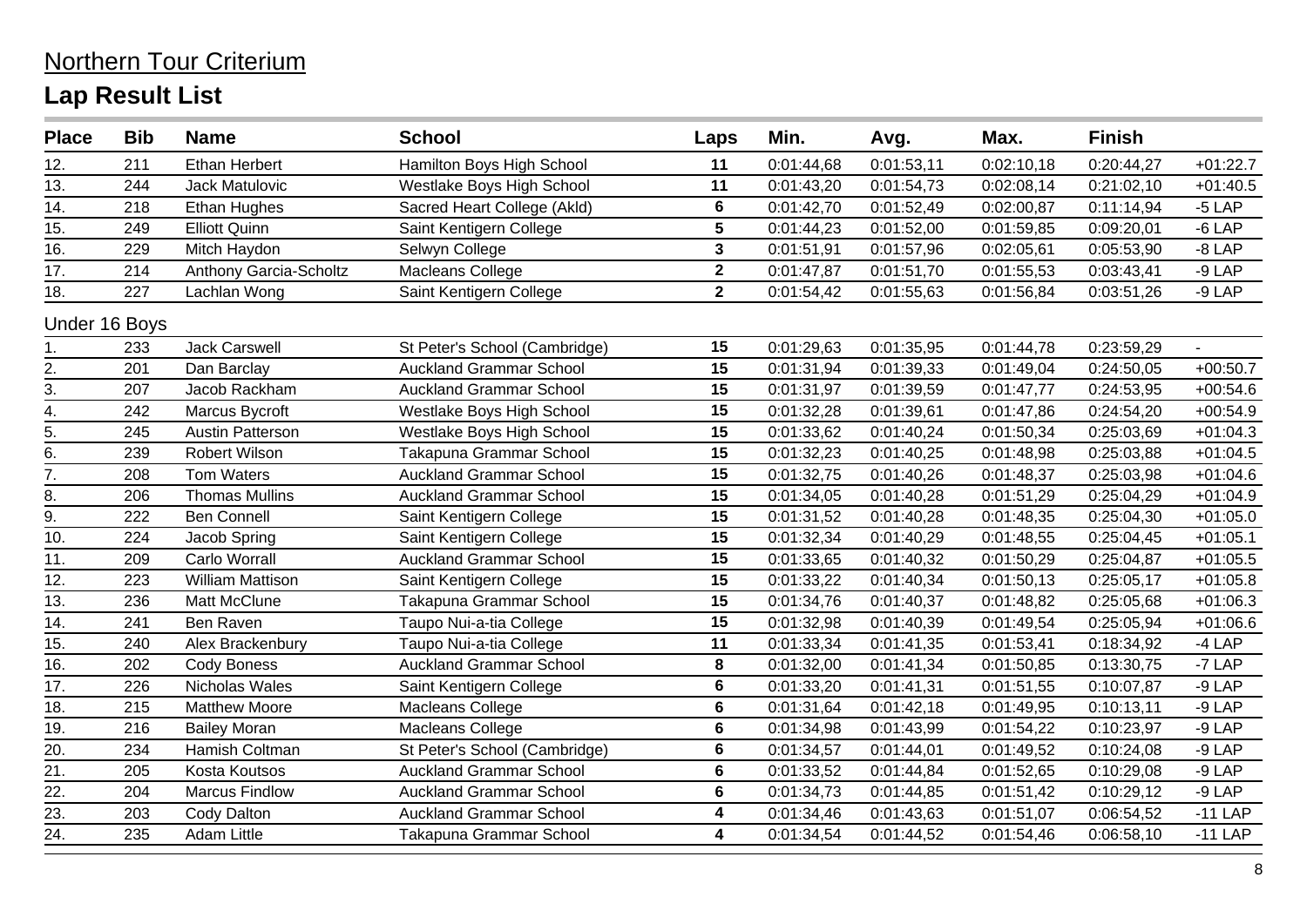| <b>Place</b>          | <b>Bib</b>    | <b>Name</b>                 | <b>School</b>                        | Laps                    | Min.       | Avg.       | Max.       | <b>Finish</b> |            |
|-----------------------|---------------|-----------------------------|--------------------------------------|-------------------------|------------|------------|------------|---------------|------------|
| 25.                   | 230           | Thomas McAdams              | St Pauls Collegiate (Ham)            | 3                       | 0:01:37,14 | 0:01:46,24 | 0:01:52,27 | 0:05:18,74    | $-12$ LAP  |
| <b>Under 17 Girls</b> |               |                             |                                      |                         |            |            |            |               |            |
| 1.                    | 165           | Ella Wyllie                 | Epsom Girls Grammar School           | 13                      | 0:01:43,08 | 0:01:49,13 | 0:01:57,48 | 0:23:38,72    |            |
| 2.                    | 152           | <b>Grace Cummins</b>        | Baradene College of the Sacred Heart | 13                      | 0:01:44,41 | 0:01:49,18 | 0:01:56,56 | 0:23:39,40    | $+00:00.6$ |
| 3.                    | 164           | Lucy Thomson                | Epsom Girls Grammar School           | 13                      | 0:01:43,70 | 0:01:49,21 | 0:01:56,84 | 0:23:39,73    | $+00:01.0$ |
| $\overline{4}$ .      | 177           | Megan Spring                | Waikato Diocesan School              | 13                      | 0:01:42,91 | 0:01:49,30 | 0:01:57,28 | 0:23:40,91    | $+00:02.1$ |
| $\overline{5}$ .      | 173           | Ella Couch                  | St Mary's College (Akld)             | 13                      | 0:01:42,78 | 0:01:49,48 | 0:01:57,32 | 0:23:43,32    | $+00:04.6$ |
| $\underline{6}$ .     | 159           | Mya Anderson                | Cambridge High School                | 13                      | 0:01:45,31 | 0:01:54,94 | 0:02:00,31 | 0:24:54,30    | $+01:15.5$ |
| 7.                    | 157           | <b>Ireland Miln</b>         | Baradene College of the Sacred Heart | 13                      | 0:01:44,16 | 0:01:54,96 | 0:02:01,30 | 0:24:54,53    | $+01:15.8$ |
| 8.                    | 167           | Aimee Shaw                  | Karamu High School                   | 13                      | 0:01:45,00 | 0:01:55,03 | 0:02:00,84 | 0:24:55,45    | $+01:16.7$ |
| $\overline{9}$ .      | 155           | Olivia Hyland               | Baradene College of the Sacred Heart | 13                      | 0:01:44,87 | 0:01:58,08 | 0:02:07,48 | 0:25:35,05    | $+01:56.3$ |
| $\overline{10}$ .     | 156           | Ella McKee                  | Baradene College of the Sacred Heart | 13                      | 0:01:45,19 | 0:01:58,08 | 0:02:06,50 | 0:25:35,06    | $+01:56.3$ |
| $\overline{11}$ .     | 176           | Emma McKay                  | Waikato Diocesan School              | 13                      | 0:01:45,88 | 0:01:58,14 | 0:02:07,73 | 0:25:35,90    | $+01:57.1$ |
| 12.                   | 168           | Niamh Bilsborough           | Saint Kentigern College              | 13                      | 0:01:45,19 | 0:01:58,15 | 0:02:07,47 | 0:25:36,07    | $+01:57.3$ |
| $\overline{13}$ .     | 166           | Rebekah Williams            | Hobsonville Point Secondary School   | $\overline{\mathbf{3}}$ | 0:01:45,91 | 0:01:55,58 | 0:02:02,72 | 0:05:46,74    | $-10$ LAP  |
| 14.                   | 161           | Annabel Brown               | Epsom Girls Grammar School           | 3                       | 0:01:49,68 | 0:01:57,47 | 0:02:03,60 | 0:05:52,43    | $-10$ LAP  |
| 15.                   | 170           | Jaime Wilkinson             | Saint Kentigern College              | 3                       | 0:01:46,55 | 0:01:57,55 | 0:02:07,81 | 0:05:52,67    | $-10$ LAP  |
| 16.                   | 160           | <b>Emily Bashford</b>       | Diocesan School for Girls            | $\mathbf 2$             | 0:01:52,87 | 0:01:55,49 | 0:01:58,11 | 0:03:50,98    | $-11$ LAP  |
| 17.                   | 162           | Emilia Perez Raynaud        | Epsom Girls Grammar School           | $\mathbf{2}$            | 0:01:52,50 | 0:01:55,60 | 0:01:58,70 | 0:03:51,21    | $-11$ LAP  |
| 18.                   | 175           | Anya Christiansen           | Takapuna Grammar School              | $\mathbf{2}$            | 0:01:53,00 | 0:01:55,76 | 0:01:58,52 | 0:03:51,52    | $-11$ LAP  |
| 19.                   | 163           | Eva Ruddenklau              | Epsom Girls Grammar School           | $\overline{\mathbf{2}}$ | 0:01:55,12 | 0:01:56,79 | 0:01:58,47 | 0:03:53,59    | $-11$ LAP  |
| 20.                   | 171           | Kate White                  | Selwyn College                       | $\mathbf 1$             | 0:01:58,79 | 0:01:58,79 | 0:01:58,79 | 0:01:58,79    | $-12$ LAP  |
|                       | Under 17 Boys |                             |                                      |                         |            |            |            |               |            |
| 1.                    | 134           | Aidan Merrick               | St Peter's College (Akld)            | 15                      | 0:01:29,05 | 0:01:39,69 | 0:01:59,09 | 0:24:55,43    |            |
|                       | 107           | Jordan Ryan-Kidd            | <b>Auckland Grammar School</b>       | 15                      | 0:01:28,77 | 0:01:39,70 | 0:01:58,71 | 0:24:55,60    | $+00:00.1$ |
| $\frac{2}{3}$ .       | 127           | Jensen Foster               | Saint Kentigern College              | 15                      | 0:01:28,82 | 0:01:39,72 | 0:02:00,34 | 0:24:55,90    | $+00:00.4$ |
| 4.                    | 108           | <b>Oliver Simcock-Smith</b> | <b>Auckland Grammar School</b>       | 15                      | 0:01:29,34 | 0:01:39,73 | 0:01:59,00 | 0:24:55,95    | $+00:00.5$ |
| $\overline{5}$ .      | 122           | <b>Andrew Matthews</b>      | Sacred Heart College (Akld)          | 15                      | 0:01:29,70 | 0:01:39,76 | 0:02:03,77 | 0:24:56,43    | $+00:01.0$ |
| $\overline{6}$ .      | 123           | Liam Regan                  | Sacred Heart College (Akld)          | 15                      | 0:01:28,21 | 0:01:39,77 | 0:02:00,21 | 0:24:56,58    | $+00:01.1$ |
| 7.                    | 137           | Nick Bowen                  | Takapuna Grammar School              | 15                      | 0:01:28,08 | 0:01:39,77 | 0:01:58,59 | 0:24:56,68    | $+00:01.2$ |
| 8.                    | 143           | Kyle Hoskin                 | Wanganui Collegiate                  | 15                      | 0:01:29,48 | 0:01:39,78 | 0:02:00,44 | 0:24:56,73    | $+00:01.3$ |
|                       |               |                             |                                      |                         |            |            |            |               |            |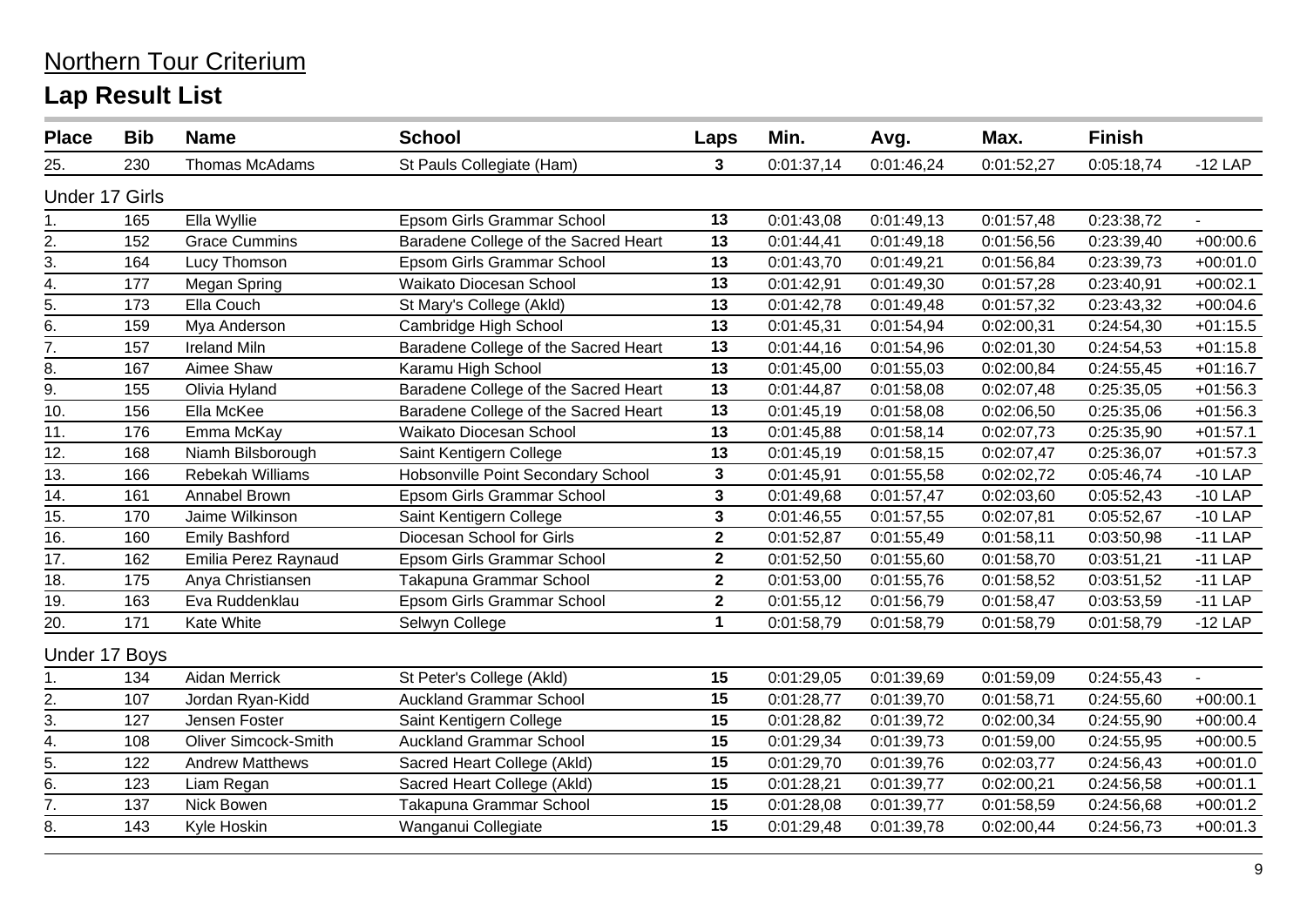| 15<br>144<br>Sam Buckley<br>Westlake Boys High School<br>0:01:29,06<br>0:01:39,79<br>0:01:58,24<br>0:24:56,91<br>9.<br>10.<br>Michael Richmond<br>15<br>121<br>Palmerston North Boys High School<br>0:01:27,90<br>0:01:39,79<br>0:01:59,69<br>0:24:56,95<br>15<br>11.<br><b>Scots College</b><br>0:01:28,80<br>130<br><b>Boston Bright</b><br>0:01:39,80<br>0:01:58,63<br>0:24:57,05<br>12.<br><b>Auckland Grammar School</b><br>15<br>104<br><b>Oliver Grave</b><br>0:01:28,84<br>0:01:39,81<br>0:01:58,61<br>0:24:57,25<br>15<br>13.<br>120<br>Perry Willimott<br>Northcote College<br>0:01:29,67<br>0:01:58,41<br>0:24:57,49<br>0:01:39,83<br>15<br>14.<br>Westlake Boys High School<br><b>Blake Tolmie</b><br>148<br>0:01:27,44<br>0:01:39,83<br>0:01:58,12<br>0:24:57,50<br>15.<br>Henry Simpson<br>Takapuna Grammar School<br>15<br>142<br>0:01:28,82<br>0:01:40,08<br>0:01:58,28<br>0:25:01,27<br>16.<br>15<br>St Peter's School (Cambridge)<br>0:01:28,75<br>135<br>Pearse Gatley<br>0:01:40,32<br>0:02:02,60<br>0:25:04,93<br>17.<br>Saint Kentigern College<br>15<br>129<br>Jack Melhuish<br>0:01:28,64<br>0:01:41,10<br>0:01:58,46<br>0:25:16,53<br>$5\phantom{.0}$<br>18.<br>Westlake Boys High School<br>145<br>Sam Dawkins<br>0:01:35,67<br>0:01:43,86<br>0:01:52,73<br>0:08:39,32 |            |
|--------------------------------------------------------------------------------------------------------------------------------------------------------------------------------------------------------------------------------------------------------------------------------------------------------------------------------------------------------------------------------------------------------------------------------------------------------------------------------------------------------------------------------------------------------------------------------------------------------------------------------------------------------------------------------------------------------------------------------------------------------------------------------------------------------------------------------------------------------------------------------------------------------------------------------------------------------------------------------------------------------------------------------------------------------------------------------------------------------------------------------------------------------------------------------------------------------------------------------------------------------------------------------------------------|------------|
|                                                                                                                                                                                                                                                                                                                                                                                                                                                                                                                                                                                                                                                                                                                                                                                                                                                                                                                                                                                                                                                                                                                                                                                                                                                                                                  | $+00:01.4$ |
|                                                                                                                                                                                                                                                                                                                                                                                                                                                                                                                                                                                                                                                                                                                                                                                                                                                                                                                                                                                                                                                                                                                                                                                                                                                                                                  | $+00:01.5$ |
|                                                                                                                                                                                                                                                                                                                                                                                                                                                                                                                                                                                                                                                                                                                                                                                                                                                                                                                                                                                                                                                                                                                                                                                                                                                                                                  | $+00:01.6$ |
|                                                                                                                                                                                                                                                                                                                                                                                                                                                                                                                                                                                                                                                                                                                                                                                                                                                                                                                                                                                                                                                                                                                                                                                                                                                                                                  | $+00:01.8$ |
|                                                                                                                                                                                                                                                                                                                                                                                                                                                                                                                                                                                                                                                                                                                                                                                                                                                                                                                                                                                                                                                                                                                                                                                                                                                                                                  | $+00:02.0$ |
|                                                                                                                                                                                                                                                                                                                                                                                                                                                                                                                                                                                                                                                                                                                                                                                                                                                                                                                                                                                                                                                                                                                                                                                                                                                                                                  | $+00:02.0$ |
|                                                                                                                                                                                                                                                                                                                                                                                                                                                                                                                                                                                                                                                                                                                                                                                                                                                                                                                                                                                                                                                                                                                                                                                                                                                                                                  | $+00:05.8$ |
|                                                                                                                                                                                                                                                                                                                                                                                                                                                                                                                                                                                                                                                                                                                                                                                                                                                                                                                                                                                                                                                                                                                                                                                                                                                                                                  | $+00:09.5$ |
|                                                                                                                                                                                                                                                                                                                                                                                                                                                                                                                                                                                                                                                                                                                                                                                                                                                                                                                                                                                                                                                                                                                                                                                                                                                                                                  | $+00:21.1$ |
|                                                                                                                                                                                                                                                                                                                                                                                                                                                                                                                                                                                                                                                                                                                                                                                                                                                                                                                                                                                                                                                                                                                                                                                                                                                                                                  | $-10$ LAP  |
| $\overline{19}$ .<br>$\overline{5}$<br>0:01:36,70<br>146<br>0:01:43,91<br>0:01:51,95<br>0:08:39,55<br>Alex Jarrold<br>Westlake Boys High School                                                                                                                                                                                                                                                                                                                                                                                                                                                                                                                                                                                                                                                                                                                                                                                                                                                                                                                                                                                                                                                                                                                                                  | $-10$ LAP  |
| $5\phantom{a}$<br>20.<br>147<br>Kalib Patterson<br>Westlake Boys High School<br>0:01:35,93<br>0:01:43,95<br>0:01:51,25<br>0:08:39,78                                                                                                                                                                                                                                                                                                                                                                                                                                                                                                                                                                                                                                                                                                                                                                                                                                                                                                                                                                                                                                                                                                                                                             | $-10$ LAP  |
| $5\phantom{.0}$<br>21.<br><b>Felix Barlow</b><br>Takapuna Grammar School<br>0:01:36,43<br>0:01:51,74<br>0:08:39,95<br>136<br>0:01:43,99                                                                                                                                                                                                                                                                                                                                                                                                                                                                                                                                                                                                                                                                                                                                                                                                                                                                                                                                                                                                                                                                                                                                                          | $-10$ LAP  |
| $\overline{22}$<br>5<br>112<br>Hamilton Boys High School<br>0:01:39,30<br>0:01:48,61<br>0:08:40,38<br>Joshua Gordon<br>0:01:44,07                                                                                                                                                                                                                                                                                                                                                                                                                                                                                                                                                                                                                                                                                                                                                                                                                                                                                                                                                                                                                                                                                                                                                                | $-10$ LAP  |
| 23.<br>5<br>114<br><b>Hunter Deavoll</b><br>0:01:36,63<br>0:01:50,50<br>0:08:40,59<br>King's College<br>0:01:44,11                                                                                                                                                                                                                                                                                                                                                                                                                                                                                                                                                                                                                                                                                                                                                                                                                                                                                                                                                                                                                                                                                                                                                                               | $-10$ LAP  |
| 24.<br>$5\phantom{.0}$<br><b>Billy Frazer</b><br>King's College<br>0:01:40,05<br>0:01:52,62<br>0:08:41,18<br>115<br>0:01:44,23                                                                                                                                                                                                                                                                                                                                                                                                                                                                                                                                                                                                                                                                                                                                                                                                                                                                                                                                                                                                                                                                                                                                                                   | $-10$ LAP  |
| $\frac{25}{26}$<br>$\mathbf{3}$<br><b>Oliver Marchl</b><br>118<br>Macleans College<br>0:01:37,42<br>0:01:44,41<br>0:01:50,00<br>0:05:13,25                                                                                                                                                                                                                                                                                                                                                                                                                                                                                                                                                                                                                                                                                                                                                                                                                                                                                                                                                                                                                                                                                                                                                       | $-12$ LAP  |
| $\mathbf{3}$<br>Pooree (jumy) Suksamai<br><b>ACG Strathallan College</b><br>0:01:53,09<br>101<br>0:01:40,04<br>0:01:45,01<br>0:05:15,03                                                                                                                                                                                                                                                                                                                                                                                                                                                                                                                                                                                                                                                                                                                                                                                                                                                                                                                                                                                                                                                                                                                                                          | $-12$ LAP  |
| 27.<br>Max McPheat<br>Takapuna Grammar School<br>$\mathbf{3}$<br>0:01:51,01<br>141<br>0:01:41,98<br>0:01:45,02<br>0:05:15,06                                                                                                                                                                                                                                                                                                                                                                                                                                                                                                                                                                                                                                                                                                                                                                                                                                                                                                                                                                                                                                                                                                                                                                     | $-12$ LAP  |
| $\mathbf{3}$<br>28.<br><b>Oliver Burt</b><br><b>Auckland Grammar School</b><br>102<br>0:01:39,49<br>0:01:45,39<br>0:01:53,45<br>0:05:16,19                                                                                                                                                                                                                                                                                                                                                                                                                                                                                                                                                                                                                                                                                                                                                                                                                                                                                                                                                                                                                                                                                                                                                       | $-12$ LAP  |
| $\overline{29}$ .<br>$\mathbf 3$<br>149<br>Shaun Woods<br>0:01:41,63<br>0:01:58,55<br>0:05:24,86<br>Westlake Boys High School<br>0:01:48,28                                                                                                                                                                                                                                                                                                                                                                                                                                                                                                                                                                                                                                                                                                                                                                                                                                                                                                                                                                                                                                                                                                                                                      | $-12$ LAP  |
| $\overline{30}$ .<br>$\mathbf{2}$<br>131<br>0:01:46,31<br>Luke Bishop<br>Selwyn College<br>0:01:49,76<br>0:01:53,20<br>0:03:39,52                                                                                                                                                                                                                                                                                                                                                                                                                                                                                                                                                                                                                                                                                                                                                                                                                                                                                                                                                                                                                                                                                                                                                                | $-13$ LAP  |
| $\overline{31}$ .<br>$\overline{\mathbf{2}}$<br>116<br><b>Tim Matthews</b><br>0:01:47,00<br>0:01:53,89<br>King's College<br>0:01:50,45<br>0:03:40,90                                                                                                                                                                                                                                                                                                                                                                                                                                                                                                                                                                                                                                                                                                                                                                                                                                                                                                                                                                                                                                                                                                                                             | $-13$ LAP  |
| $\overline{32}$<br>$\mathbf{2}$<br>117<br>Antoine Helean<br>Macleans College<br>0:01:48,25<br>0:01:50,57<br>0:01:52,90<br>0:03:41,15                                                                                                                                                                                                                                                                                                                                                                                                                                                                                                                                                                                                                                                                                                                                                                                                                                                                                                                                                                                                                                                                                                                                                             | $-13$ LAP  |
| 33.<br>David Carr<br>Takapuna Grammar School<br>$\mathbf{2}$<br>138<br>0:01:52,07<br>0:01:53,65<br>0:01:55,22<br>0:03:47,30                                                                                                                                                                                                                                                                                                                                                                                                                                                                                                                                                                                                                                                                                                                                                                                                                                                                                                                                                                                                                                                                                                                                                                      | $-13$ LAP  |
| $\overline{34}$ .<br>$\overline{\mathbf{2}}$<br>119<br>Will Simpson<br>Macleans College<br>0:01:52,07<br>0:01:53,75<br>0:01:55,42<br>0:03:47,50                                                                                                                                                                                                                                                                                                                                                                                                                                                                                                                                                                                                                                                                                                                                                                                                                                                                                                                                                                                                                                                                                                                                                  | $-13$ LAP  |
| 35.<br><b>Auckland Grammar School</b><br>$\mathbf 1$<br>0:02:02,95<br>110<br>Matthew Young<br>0:02:02,95<br>0:02:02,95<br>0:02:02,95                                                                                                                                                                                                                                                                                                                                                                                                                                                                                                                                                                                                                                                                                                                                                                                                                                                                                                                                                                                                                                                                                                                                                             | $-14$ LAP  |
| $\overline{36}$<br>111<br>$\mathbf{1}$<br>Seb Bartley<br>Cambridge High School<br>0:02:03,53<br>0:02:03,53<br>0:02:03,53<br>0:02:03,53                                                                                                                                                                                                                                                                                                                                                                                                                                                                                                                                                                                                                                                                                                                                                                                                                                                                                                                                                                                                                                                                                                                                                           | $-14$ LAP  |
| $\overline{37}$ .<br>132<br>St Peter's College (Akld)<br>$\mathbf{1}$<br>Caelan Boyd<br>0:02:03,62<br>0:02:03,62<br>0:02:03,62<br>0:02:03,62                                                                                                                                                                                                                                                                                                                                                                                                                                                                                                                                                                                                                                                                                                                                                                                                                                                                                                                                                                                                                                                                                                                                                     | $-14$ LAP  |
| 38.<br>$\mathbf 1$<br>140<br>Ryan McCall<br>Takapuna Grammar School<br>0:02:07,91<br>0:02:07,91<br>0:02:07,91<br>0:02:07,91                                                                                                                                                                                                                                                                                                                                                                                                                                                                                                                                                                                                                                                                                                                                                                                                                                                                                                                                                                                                                                                                                                                                                                      | $-14$ LAP  |
| <b>Under 20 Girls</b>                                                                                                                                                                                                                                                                                                                                                                                                                                                                                                                                                                                                                                                                                                                                                                                                                                                                                                                                                                                                                                                                                                                                                                                                                                                                            |            |
| Waikato Diocesan School<br>16<br>91<br>Eva Parkinson<br>0:01:37,50<br>0:01:48,32<br>0:28:53,25<br>1.<br>0:02:04,06                                                                                                                                                                                                                                                                                                                                                                                                                                                                                                                                                                                                                                                                                                                                                                                                                                                                                                                                                                                                                                                                                                                                                                               |            |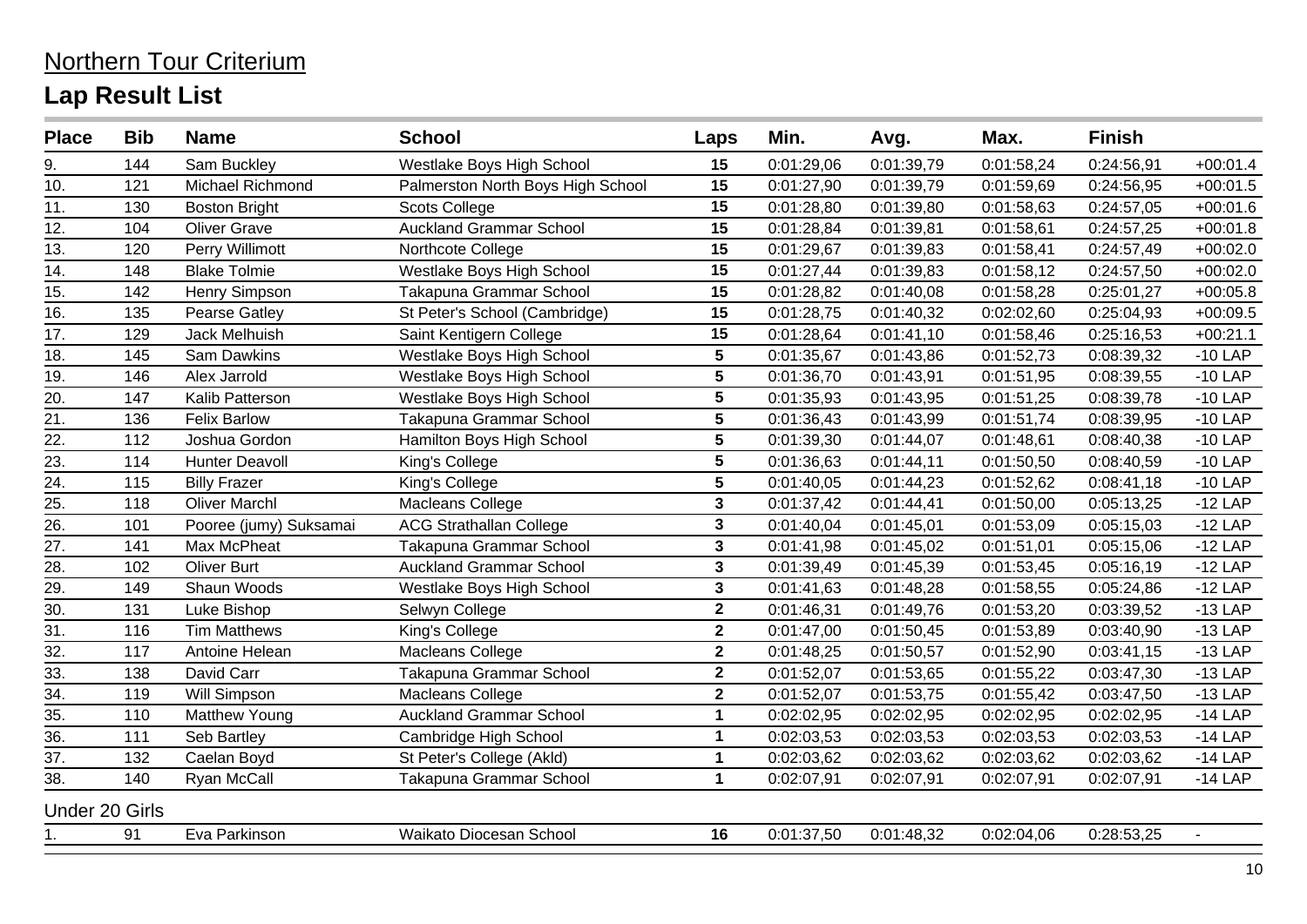| <b>Place</b>      | <b>Bib</b>      | <b>Name</b>                 | <b>School</b>                        | Laps                    | Min.       | Avg.       | Max.       | <b>Finish</b> |            |
|-------------------|-----------------|-----------------------------|--------------------------------------|-------------------------|------------|------------|------------|---------------|------------|
| 2.                | 86              | Renee Young                 | Takapuna Grammar School              | 16                      | 0:01:38,11 | 0:01:48,34 | 0:02:04,29 | 0:28:53,51    | $+00:00.2$ |
| 3.                | 89              | <b>Courtney King</b>        | Waikato Diocesan School              | 16                      | 0:01:37,88 | 0:01:48,34 | 0:02:04,48 | 0:28:53,51    | $+00:00.2$ |
| 4.                | 95              | Jorja Swain                 | Whangarei Girls' High School         | 16                      | 0:01:37,40 | 0:01:48,34 | 0:02:05,19 | 0:28:53,53    | $+00:00.2$ |
| $\overline{5}$ .  | 64              | Abigail Morton              | Baradene College of the Sacred Heart | 16                      | 0:01:38,43 | 0:01:48,35 | 0:02:04,63 | 0:28:53,73    | $+00:00.4$ |
| 6.                | 92              | Hannah Quinlan              | Waikato Diocesan School              | 16                      | 0:01:37,55 | 0:01:48,36 | 0:02:05,55 | 0:28:53,81    | $+00:00.5$ |
| 7.                | 85              | Zoe Martin                  | Takapuna Grammar School              | 16                      | 0:01:37,73 | 0:01:48,36 | 0:02:05,41 | 0:28:53,85    | $+00:00.6$ |
| 8.                | 94              | Claudia Vanner              | Waikato Diocesan School              | 16                      | 0:01:38,85 | 0:01:48,38 | 0:02:04,90 | 0:28:54,10    | $+00:00.8$ |
| 9.                | 81              | <b>Lancely Yung</b>         | St Cuthbert's College                | 16                      | 0:01:37,87 | 0:01:48,40 | 0:02:05,19 | 0:28:54,47    | $+00:01.2$ |
| $\overline{10}$ . | $\overline{71}$ | <b>Amelia Matthews</b>      | Diocesan School for Girls            | 16                      | 0:01:37,00 | 0:01:48,41 | 0:02:04,74 | 0:28:54,56    | $+00:01.3$ |
| 11.               | 88              | Charli Herbert              | Waikato Diocesan School              | 16                      | 0:01:37,85 | 0:01:48,41 | 0:02:04,96 | 0:28:54,70    | $+00:01.4$ |
| 12.               | 77              | Annabelle Waterworth        | Saint Kentigern College              | 16                      | 0:01:38,37 | 0:01:48,42 | 0:02:04,52 | 0:28:54,75    | $+00:01.5$ |
| 13.               | 73              | Stella Nightingale          | Epsom Girls Grammar School           | 16                      | 0:01:38,46 | 0:01:48,42 | 0:02:04,58 | 0:28:54,87    | $+00:01.6$ |
| 14.               | 68              | Nia Dixon                   | Cambridge High School                | 16                      | 0:01:37,77 | 0:01:48,43 | 0:02:03,82 | 0:28:54,97    | $+00:01.7$ |
| 15.               | 84              | Anna Jacobs                 | Takapuna Grammar School              | 16                      | 0:01:37,48 | 0:01:48,43 | 0:02:05,68 | 0:28:55,00    | $+00:01.7$ |
| 16.               | 62              | Greer Haddock               | Baradene College of the Sacred Heart | 16                      | 0:01:37,54 | 0:01:48,44 | 0:02:05,06 | 0:28:55,10    | $+00:01.8$ |
| 17.               | 78              | Sophie Wilkinson            | Saint Kentigern College              | 16                      | 0:01:37,91 | 0:01:48,44 | 0:02:05,83 | 0:28:55,12    | $+00:01.8$ |
| 18.               | 67              | Emelia Wilkinson            | Baradene College of the Sacred Heart | 16                      | 0:01:37,91 | 0:01:48,45 | 0:02:05,91 | 0:28:55,21    | $+00:01.9$ |
| 19.               | 90              | Olivia King                 | Waikato Diocesan School              | 16                      | 0:01:37,82 | 0:01:48,45 | 0:02:03,57 | 0:28:55,31    | $+00:02.0$ |
| 20.               | 93              | Georgia Taylor              | Waikato Diocesan School              | 16                      | 0:01:38,24 | 0:01:48,46 | 0:02:05,70 | 0:28:55,43    | $+00:02.1$ |
| 21.               | 83              | <b>Charlie Arnold</b>       | Takapuna Grammar School              | 16                      | 0:01:38,50 | 0:01:48,47 | 0:02:05,28 | 0:28:55,55    | $+00:02.3$ |
| 22.               | 79              | Natalie Paris               | St Cuthbert's College                | 16                      | 0:01:37,94 | 0:01:48,47 | 0:02:06,00 | 0:28:55,67    | $+00:02.4$ |
| $\overline{23}$ . | 65              | <b>Isabella Morton</b>      | Baradene College of the Sacred Heart | 16                      | 0:01:38,30 | 0:01:48,49 | 0:02:04,83 | 0:28:55,97    | $+00:02.7$ |
| 24.               | 70              | <b>Eloise Cameron Smith</b> | Diocesan School for Girls            | $\boldsymbol{9}$        | 0:01:37,97 | 0:01:50,21 | 0:02:05,41 | 0:16:31,91    | $-7$ LAP   |
| 25.               | 69              | <b>Grace Kelly</b>          | Cambridge High School                | 8                       | 0:01:38,63 | 0:02:15,90 | 0:05:20,71 | 0:18:07,22    | $-8$ LAP   |
| 26.               | 66              | Helena White                | Baradene College of the Sacred Heart | $5\phantom{.0}$         | 0:01:39,21 | 0:01:50,92 | 0:02:05,60 | 0:09:14,64    | $-11$ LAP  |
| 27.               | 87              | Jessica Butterworth         | Waikato Diocesan School              | $\mathbf{3}$            | 0:01:42,17 | 0:01:53,17 | 0:02:05,75 | 0:05:39,52    | $-13$ LAP  |
| 28.               | 72              | Hannah Berry                | Epsom Girls Grammar School           | $\mathbf{3}$            | 0:01:42,44 | 0:01:53,74 | 0:02:06,45 | 0:05:41,24    | $-13$ LAP  |
| 29.               | 63              | Georgia King                | Baradene College of the Sacred Heart | $\overline{\mathbf{3}}$ | 0:01:45,33 | 0:01:54,61 | 0:02:06,13 | 0:05:43,84    | $-13$ LAP  |
| 30.               | 74              | Kadeea McElroy              | Massey High School                   | $\overline{2}$          | 0:01:52,46 | 0:01:59,28 | 0:02:06,10 | 0:03:58,56    | $-14$ LAP  |
| Under 20 Boys     |                 |                             |                                      |                         |            |            |            |               |            |
| 1.                | 35              | Jacob Hannan                | Saint Kentigern College              | 25                      | 0:01:25,77 | 0:01:32,75 | 0:01:43,62 | 0:38:38,76    |            |
| $\overline{2}$ .  | 43              | <b>Brenden Beyer</b>        | Takapuna Grammar School              | 25                      | 0:01:26,25 | 0:01:33,01 | 0:01:42,89 | 0:38:45,48    | $+00:06.7$ |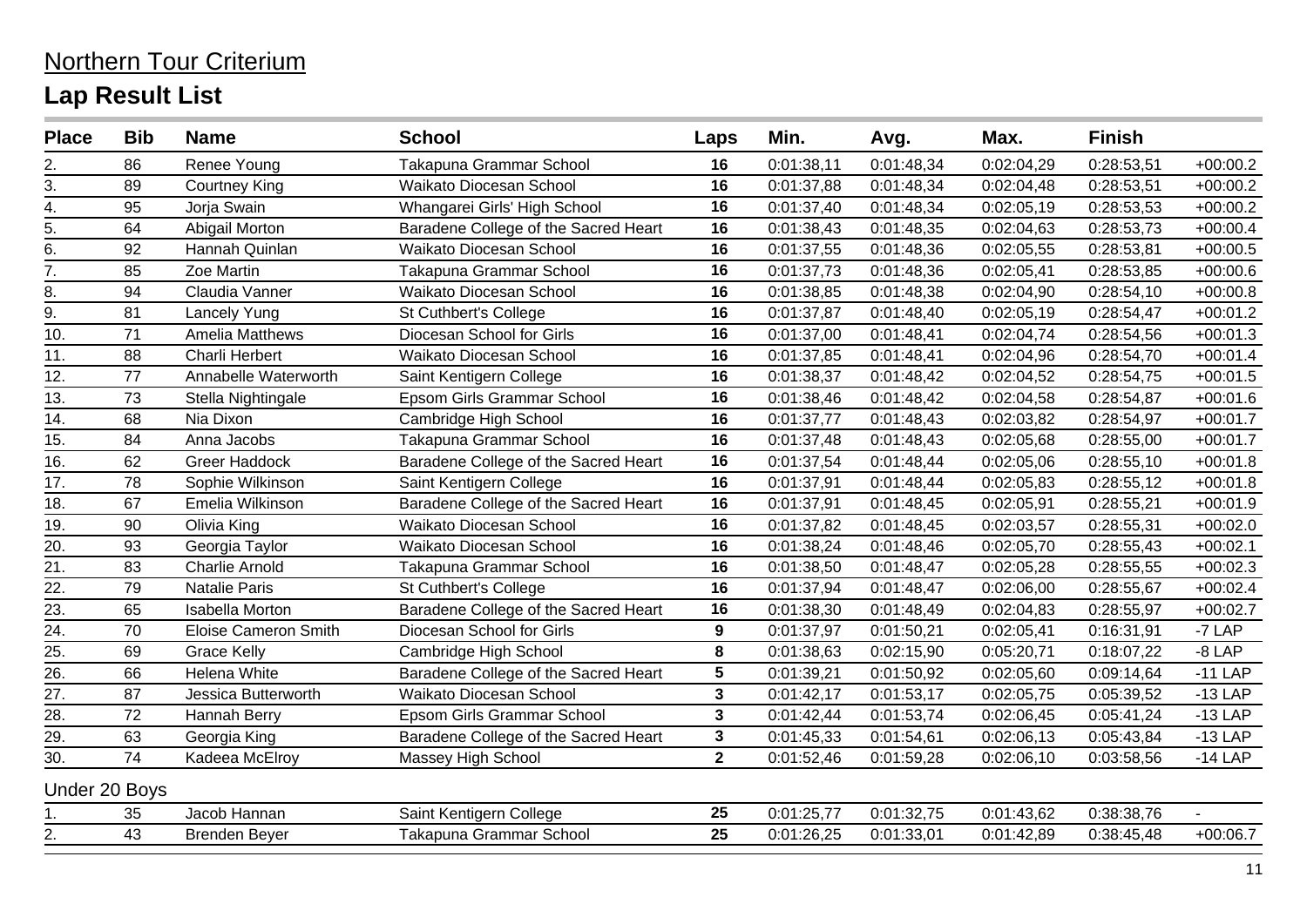| <b>Place</b>      | <b>Bib</b>     | <b>Name</b>             | <b>School</b>                     | Laps                    | Min.       | Avg.       | Max.       | <b>Finish</b> |            |
|-------------------|----------------|-------------------------|-----------------------------------|-------------------------|------------|------------|------------|---------------|------------|
| 3.                | 36             | <b>Cameron Manley</b>   | Saint Kentigern College           | 25                      | 0:01:25,30 | 0:01:33,02 | 0:01:43,80 | 0:38:45,58    | $+00:06.8$ |
| 4.                | $\overline{7}$ | <b>Christian Rush</b>   | <b>Auckland Grammar School</b>    | 25                      | 0:01:26,37 | 0:01:33,03 | 0:01:41,65 | 0:38:45,84    | $+00:07.0$ |
| 5.                | 8              | Alex Williams           | <b>Auckland Grammar School</b>    | 25                      | 0:01:26,24 | 0:01:33,04 | 0:01:43,92 | 0:38:46,04    | $+00:07.2$ |
| 6.                | 53             | Aidan Cook              | Westlake Boys High School         | 25                      | 0:01:26,06 | 0:01:33,04 | 0:01:42,79 | 0:38:46,14    | $+00:07.3$ |
| 7.                | 11             | Drew Christensen        | Hamilton Boys High School         | 25                      | 0:01:25,60 | 0:01:33,04 | 0:01:42,25 | 0:38:46,23    | $+00:07.4$ |
| 8.                | 10             | Xander White            | Cambridge High School             | 25                      | 0:01:25,46 | 0:01:33,05 | 0:01:41,75 | 0:38:46,35    | $+00:07.5$ |
| 9.                | 40             | Thomas MacKenzie-Bowie  | St Peter's College (Akld)         | 25                      | 0:01:26,44 | 0:01:33,06 | 0:01:43,05 | 0:38:46,50    | $+00:07.7$ |
| 10.               | 38             | Callum Walsh            | Saint Kentigern College           | 25                      | 0:01:26,94 | 0:01:33,06 | 0:01:43,55 | 0:38:46,59    | $+00:07.8$ |
| 11.               | $\overline{2}$ | Alex Fogelberg          | <b>Auckland Grammar School</b>    | 25                      | 0:01:26,01 | 0:01:33,06 | 0:01:43,67 | 0:38:46,62    | $+00:07.8$ |
| 12.               | 54             | Daniel Maddren          | Westlake Boys High School         | 25                      | 0:01:25,84 | 0:01:33,07 | 0:01:43,40 | 0:38:46,77    | $+00:08.0$ |
| 13.               |                | Barnaby Clegg-Shaw      | <b>Auckland Grammar School</b>    | 25                      | 0:01:25,71 | 0:01:33,07 | 0:01:43,50 | 0:38:46,81    | $+00:08.0$ |
| 14.               | 6              | Simon Roberts           | <b>Auckland Grammar School</b>    | 25                      | 0:01:26,08 | 0:01:33,07 | 0:01:43,69 | 0:38:46,85    | $+00:08.0$ |
| 15.               | 45             | <b>Callum Erskine</b>   | Takapuna Grammar School           | 25                      | 0:01:26,31 | 0:01:33,07 | 0:01:42,37 | 0:38:46,93    | $+00:08.1$ |
| 16.               | 32             | Zachary Cantell-Roberts | Saint Kentigern College           | 25                      | 0:01:26,37 | 0:01:33,07 | 0:01:43,45 | 0:38:46,95    | $+00:08.1$ |
| 17.               | 33             | Ryan Church             | Saint Kentigern College           | 25                      | 0:01:25,59 | 0:01:33,07 | 0:01:44,43 | 0:38:46,98    | $+00:08.2$ |
| 18.               | 39             | Henry Levett            | <b>Scots College</b>              | 25                      | 0:01:26,25 | 0:01:33,08 | 0:01:42,44 | 0:38:47,15    | $+00:08.3$ |
| 19.               | 12             | Noah Costar             | Hamilton Boys High School         | 25                      | 0:01:24,66 | 0:01:33,08 | 0:01:43,11 | 0:38:47,19    | $+00:08.4$ |
| 20.               | 55             | <b>Blake Scanlen</b>    | Westlake Boys High School         | 25                      | 0:01:25,88 | 0:01:33,09 | 0:01:42,56 | 0:38:47,35    | $+00:08.5$ |
| 21.               | 5              | Christophe Kerby        | <b>Auckland Grammar School</b>    | 25                      | 0:01:25,46 | 0:01:33,10 | 0:01:44,01 | 0:38:47,66    | $+00:08.8$ |
| 22.               | 42             | <b>Archie Martin</b>    | St Peter's School (Cambridge)     | 25                      | 0:01:27,02 | 0:01:33,11 | 0:01:44,03 | 0:38:47,75    | $+00:08.9$ |
| 23.               | 15             | Fergus Washington-Smith | Hamilton Boys High School         | 25                      | 0:01:26,32 | 0:01:33,53 | 0:01:42,71 | 0:38:58,45    | $+00:19.6$ |
| 24.               | 46             | Josh Kench              | Takapuna Grammar School           | 25                      | 0:01:26,16 | 0:01:35,17 | 0:02:14,76 | 0:39:39,31    | $+01:00.5$ |
| 25.               | 51             | <b>Ewart Bower</b>      | Westlake Boys High School         | $\overline{7}$          | 0:01:26,16 | 0:01:32,06 | 0:01:42,46 | 0:10:44,42    | $-18$ LAP  |
| $\overline{26}$ . | $\overline{4}$ | Matthew Illing          | <b>Auckland Grammar School</b>    | $\overline{7}$          | 0:01:28,02 | 0:01:38,42 | 0:01:44,31 | 0:11:28,99    | $-18$ LAP  |
| 27.               | 44             | <b>Patrick Calver</b>   | Takapuna Grammar School           | $\overline{7}$          | 0:01:30,45 | 0:01:38,46 | 0:01:42,97 | 0:11:29,28    | $-18$ LAP  |
| $\overline{28}$ . | 57             | <b>Nick Thomas</b>      | Westlake Boys High School         | 6                       | 0:01:29,62 | 0:01:38,57 | 0:01:45,27 | 0:09:51,44    | $-19$ LAP  |
| 29.               | 9              | <b>Tait Somervell</b>   | Cambridge High School             | 5                       | 0:01:28,37 | 0:01:36,49 | 0:01:44,79 | 0:08:02,48    | $-20$ LAP  |
| $\overline{30}$ . | 48             | Jonathan Nicholas       | Takapuna Grammar School           | 4                       | 0:01:27,79 | 0:01:36,28 | 0:01:44,30 | 0:06:25,15    | $-21$ LAP  |
| 31.               | 21             | Eric Gu                 | Macleans College                  | 4                       | 0:01:27,78 | 0:01:36,34 | 0:01:43,85 | 0:06:25,38    | $-21$ LAP  |
| 32.               | 14             | Zane Pruden             | Hamilton Boys High School         | 4                       | 0:01:29,47 | 0:01:36,75 | 0:01:43,93 | 0:06:27,01    | $-21$ LAP  |
| 33.               | 50             | <b>Oliver Ward</b>      | Takapuna Grammar School           | $\overline{\mathbf{3}}$ | 0:01:31,68 | 0:01:38,16 | 0:01:42,87 | 0:04:54,50    | $-22$ LAP  |
| 34.               | 27             | Angus Claasen           | Palmerston North Boys High School | 3                       | 0:01:28,44 | 0:01:38,71 | 0:01:45,16 | 0:04:56,15    | $-22$ LAP  |